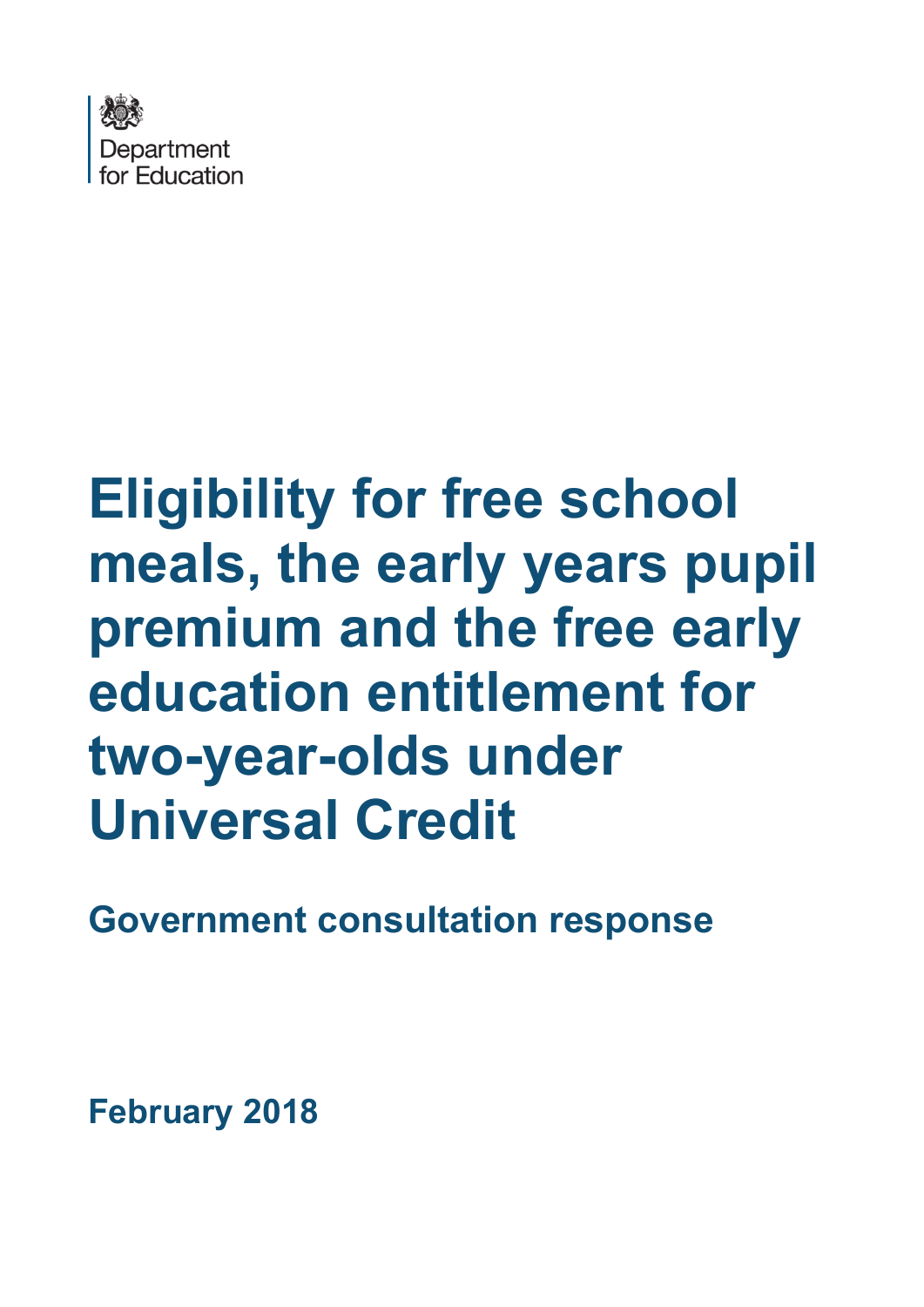# **Contents**

| Introduction                                                        | 3              |
|---------------------------------------------------------------------|----------------|
| Key findings from the consultation and our response                 | $\overline{7}$ |
| Detailed question analysis                                          | 13             |
| Free school meals and early years pupil premium                     | 13             |
| The free early education entitlement for two-year-olds              | 20             |
| Next steps                                                          | 25             |
| Annex 1 – List of organisations that responded to the consultations | 26             |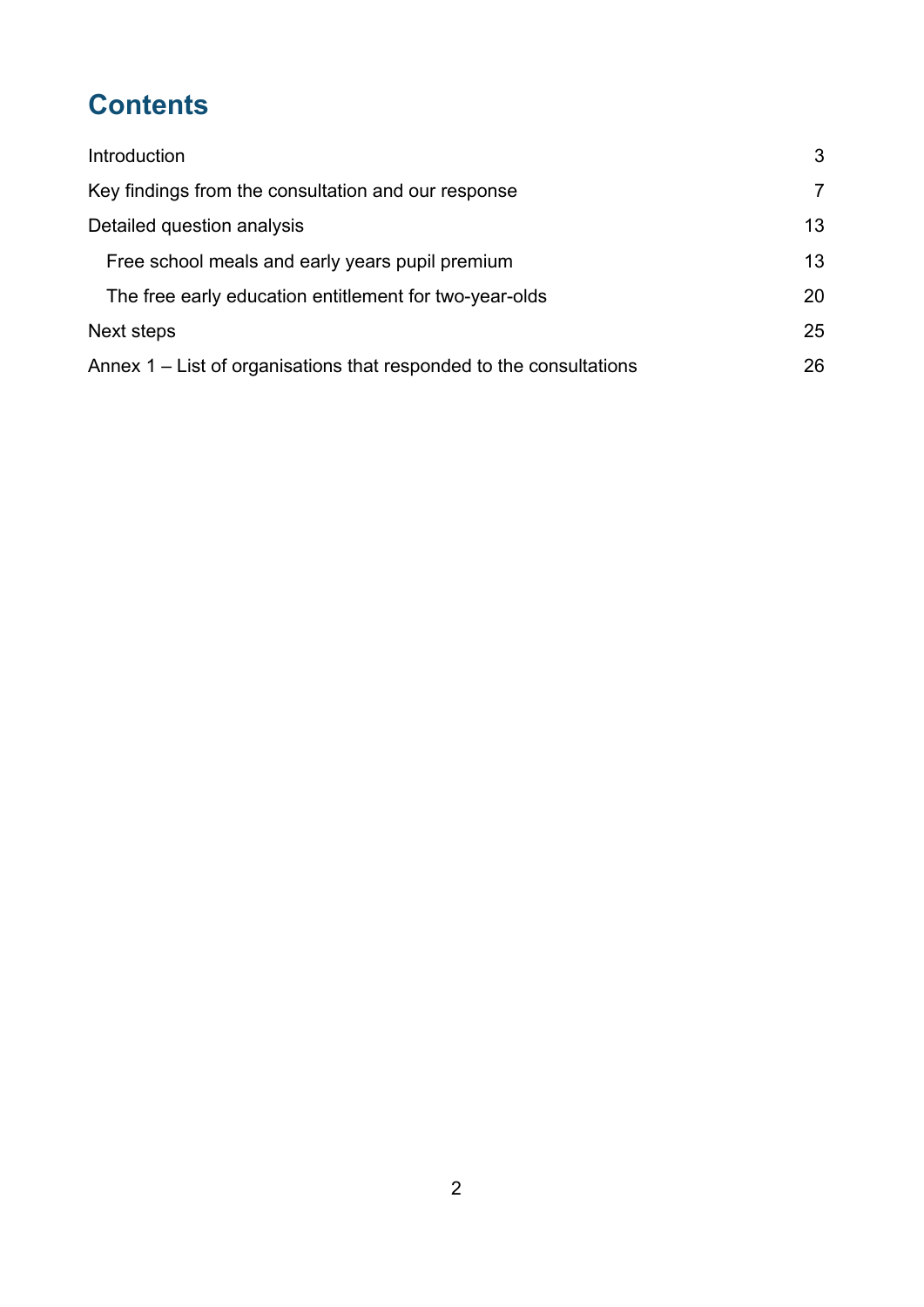## <span id="page-2-0"></span>**Introduction**

Our guiding mission for the Department for Education is to promote social mobility and ensure equality of opportunity for every child. Their background should not determine what they can achieve, and we are committed to supporting children to go as far as their talents will take them.

This government has already taken significant steps towards creating an education system that will help achieve this. The next step for us is to ensure that those children and families who are most in need benefit from the full range of support our schools and early years providers can give them.

In autumn 2017, we launched public consultations on setting updated criteria for three entitlements which are integral to our ambitions to support children from disadvantaged families. The three entitlements covered by these consultations are as follows:

#### **Free school meals**

We recognise the benefits of providing a healthy school meal to the most disadvantaged children, and we are committed to continuing to provide free school meals<sup>[1](#page-2-1)</sup> to families in need. Last year, around 1.1 million of the most disadvantaged children were eligible for and claimed a free meal.

As well as providing a nutritious meal for eligible children, free school meals eligibility is also used to determine additional funding for schools, local authorities and early years settings through the pupil premium, the national funding formulae, and the early years pupil premium.

#### **The early years pupil premium**

 $\overline{a}$ 

The early years pupil premium is additional funding for early years settings to improve the education they provide for disadvantaged three and four-year-olds. It gives providers up to £302 a year for each eligible child taking up the universal 15-hour free early education entitlement for three and four year olds.

<span id="page-2-1"></span> $<sup>1</sup>$  Free school milk is covered by the same legislation as free school meals. Where free school meals is</sup> referenced throughout, the same applies to free school milk.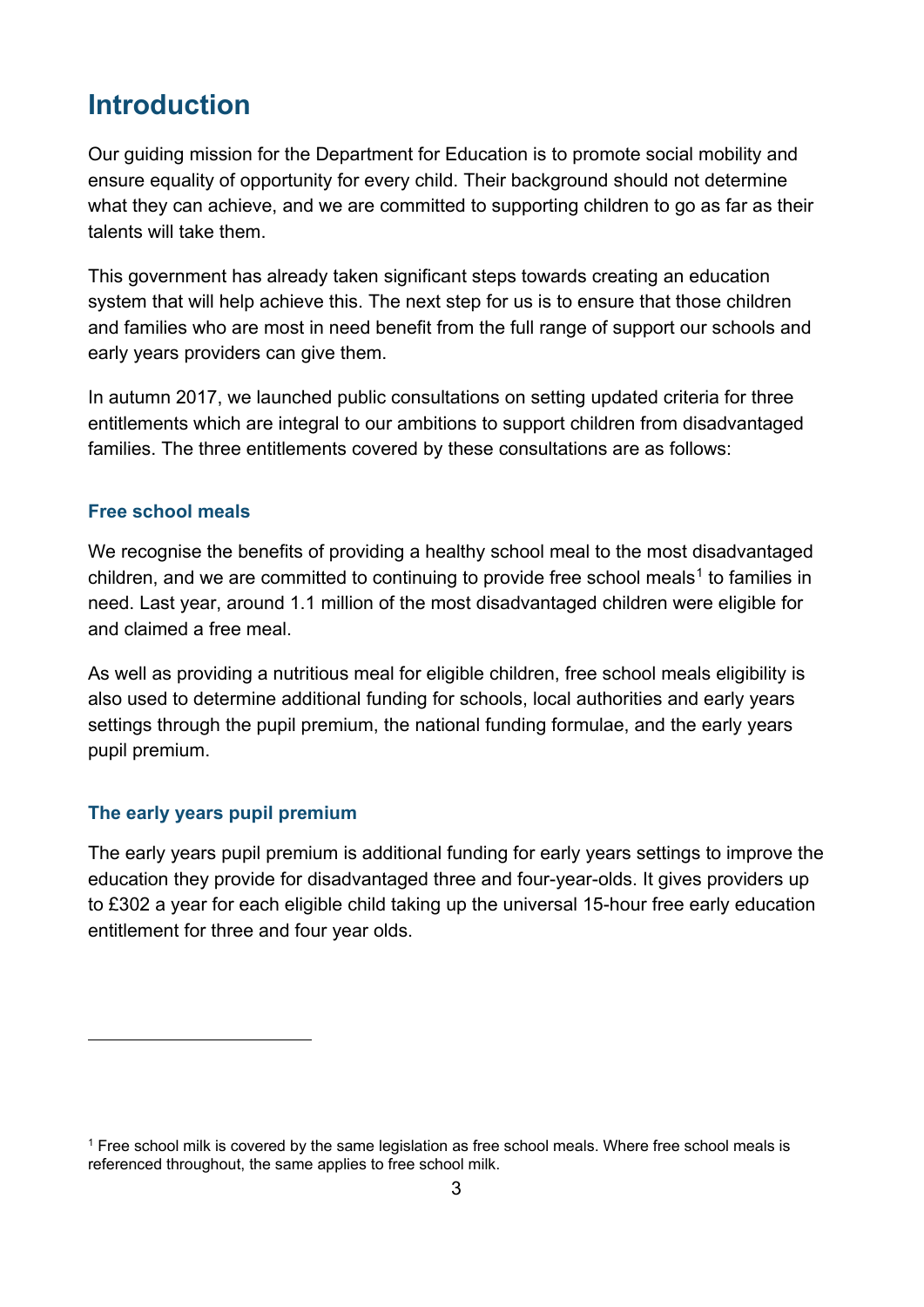#### **The free early education entitlement for two-year-olds**

High quality early years education and care can have a positive impact on a child's development, and are particularly important in supporting social mobility for disadvantaged children. The free early education entitlement for two-year-olds offers children from less advantaged backgrounds 15 hours a week, or 570 hours a year, of free early years education.

This sits alongside the 15 hours of early years education that all three- and four-year-olds are entitled to, as well as the additional 15 hours for three- and four-year-old children of eligible working parents.

#### **Setting new criteria under Universal Credit**

Since 2013, as a temporary measure, all families receiving Universal Credit have been entitled to the above three entitlements, pending the introduction of new eligibility criteria.

The temporary criteria were designed to ensure that families moving on to Universal Credit in the early stages of rollout (for example, those in pilot areas) did not lose these entitlements during that initial period. Since autumn 2017, the national rollout of Universal Credit has accelerated, and as planned, we will now set new criteria for these entitlements.

Our proposals to update the eligibility criteria under Universal Credit were published in autumn 2017, with the following aims:

- To ensure that our support is targeted effectively towards those families that are most in need of it;
- To enable a greater number of children to benefit from these entitlements compared to the previous benefits system;
- To ensure that existing claimants are protected against losing these entitlements because of the criteria change;
- To ensure that our new arrangements are as clear and straightforward as possible for schools, local authorities, early years providers and parents; and
- To be consistent with the wider approach to determining eligibility for other passported benefits that flow from Universal Credit eligibility.

This consultation response relates to England only. Northern Ireland, Scotland and Wales have responsibility for establishing their own criteria for these entitlements. This document, alongside our updated Equality Impact Assessments, forms the Government's response to the two following consultations.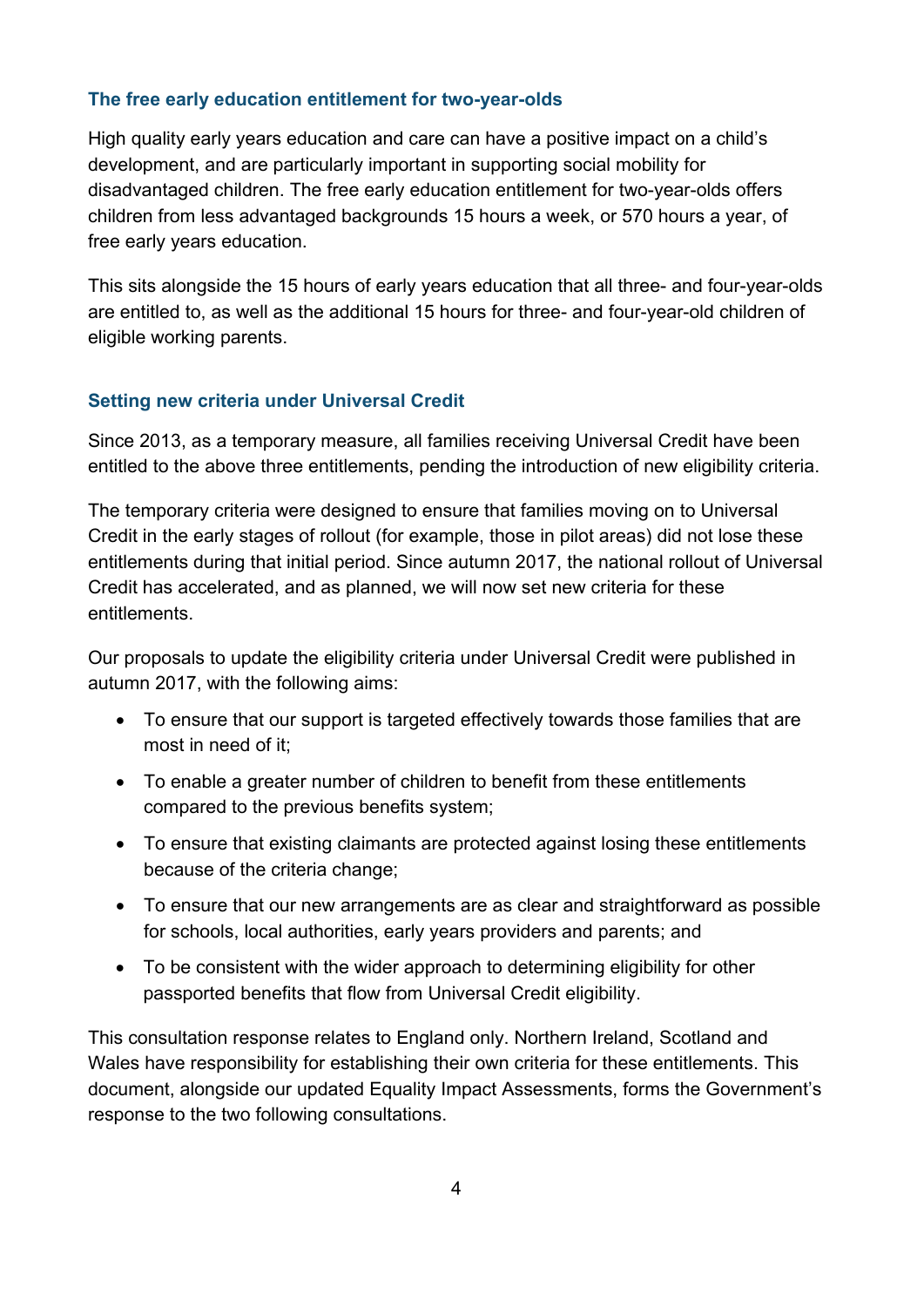#### **Free school meals and the early years pupil premium**

On 16 November 2017, we published our consultation on how we would determine eligibility for free school meals and the early years pupil premium under Universal Credit.

The consultation set out our intention to introduce an annual net earned income threshold of £7,400. A typical family earning around this threshold, depending on their exact circumstances, would have a total annual household income of between £18,000 and £24,000 once benefits are taken into account. Households earning under this threshold, and receiving Universal Credit, would be eligible for free school meals and the early years pupil premium. This is comparable to the approach taken in Scotland, where a net earnings threshold of £610 per month (equating to £7,320 per annum) was introduced in August 2017.

Under our proposals, we estimate that by 2022 around 50,000 more children will benefit from a free school meal compared to the previous benefits system. $^{\mathsf{2}}$  $^{\mathsf{2}}$  $^{\mathsf{2}}$ 

We also proposed to introduce transitional protections to ensure that existing recipients of free school meals and the early years pupil premium would not lose their entitlement following the introduction of new eligibility criteria.

#### **The free early education entitlement for two-year-olds**

On 4 December 2017, we published a consultation on eligibility for the free early education entitlement for two-year-olds under Universal Credit.

This set out our intention to introduce an annual net earned income threshold of £15,400. A typical family earning around this threshold, depending on their exact circumstances, would have a total annual household income of between £24,000 and £32,000 once benefits are taken into account. Households earning under this threshold, and receiving Universal Credit, would be eligible for the free early education entitlement for two-yearolds.

Under this new threshold, we estimate that by 2023 around 7,000 more children will benefit from the two-year-old entitlement compared to the previous benefits system. $^3$  $^3$ 

<span id="page-4-1"></span><sup>3</sup> See footnote 1.

 $\overline{a}$ 

<span id="page-4-0"></span> $2$  The modelling for the threshold was conducted using a range of data, including population projections, Office of Budget Responsibility forecasts of earnings growth and employment rates, and expected levels of take-up. Since we published the consultation, we have updated the modelling with the latest population estimates, earnings data, and assumptions about National Living Wage increases. These numbers will be subject to change as these forecasts are updated.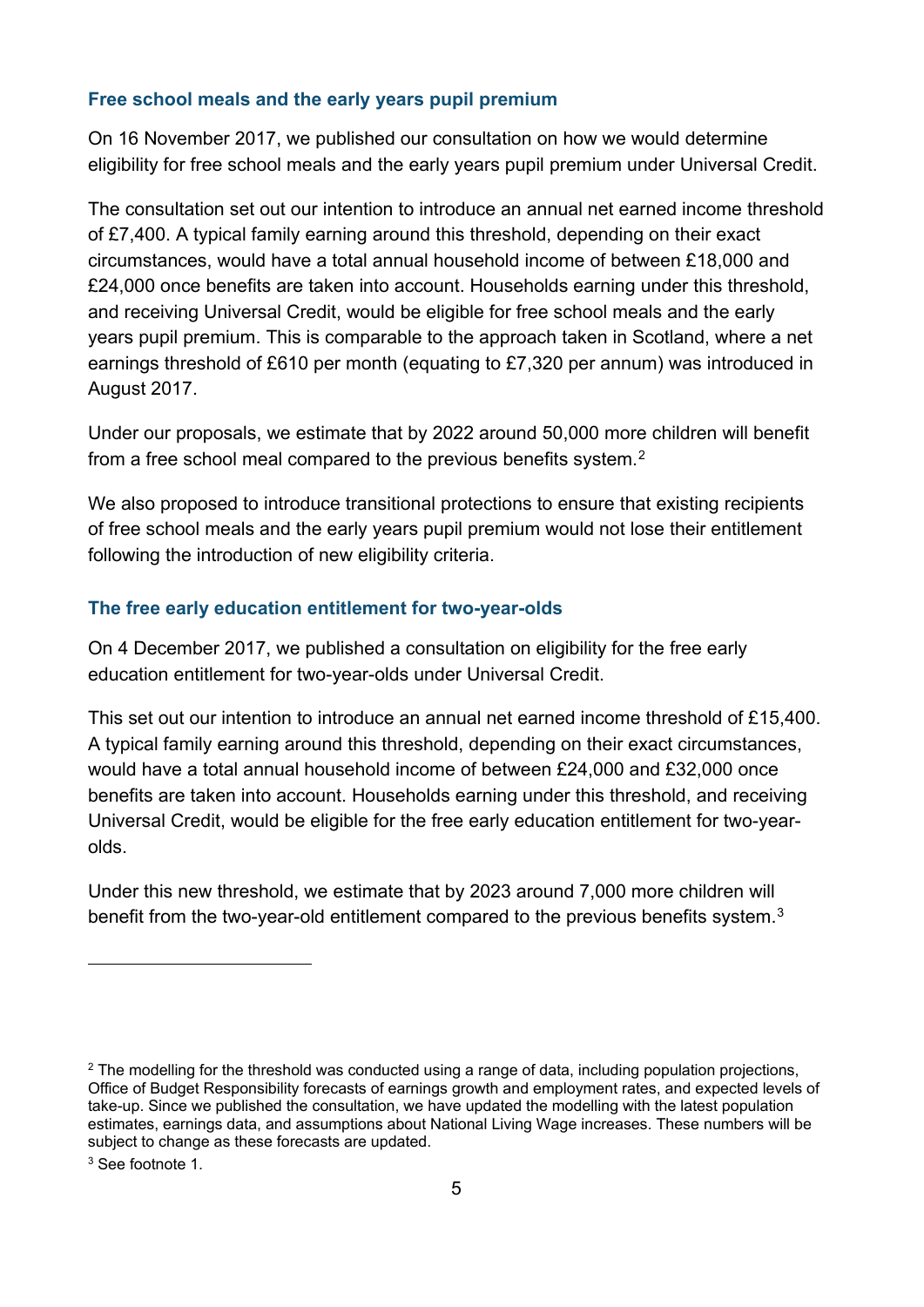Children continue to benefit from the free early education entitlement for two-year-olds until they become eligible for the universal three- and four-year-old entitlement, even if their family circumstances change. Therefore, two-year-olds will not lose their entitlement once they have taken it up, and no child who starts their entitlement will lose it because of the introduction of the new earnings threshold.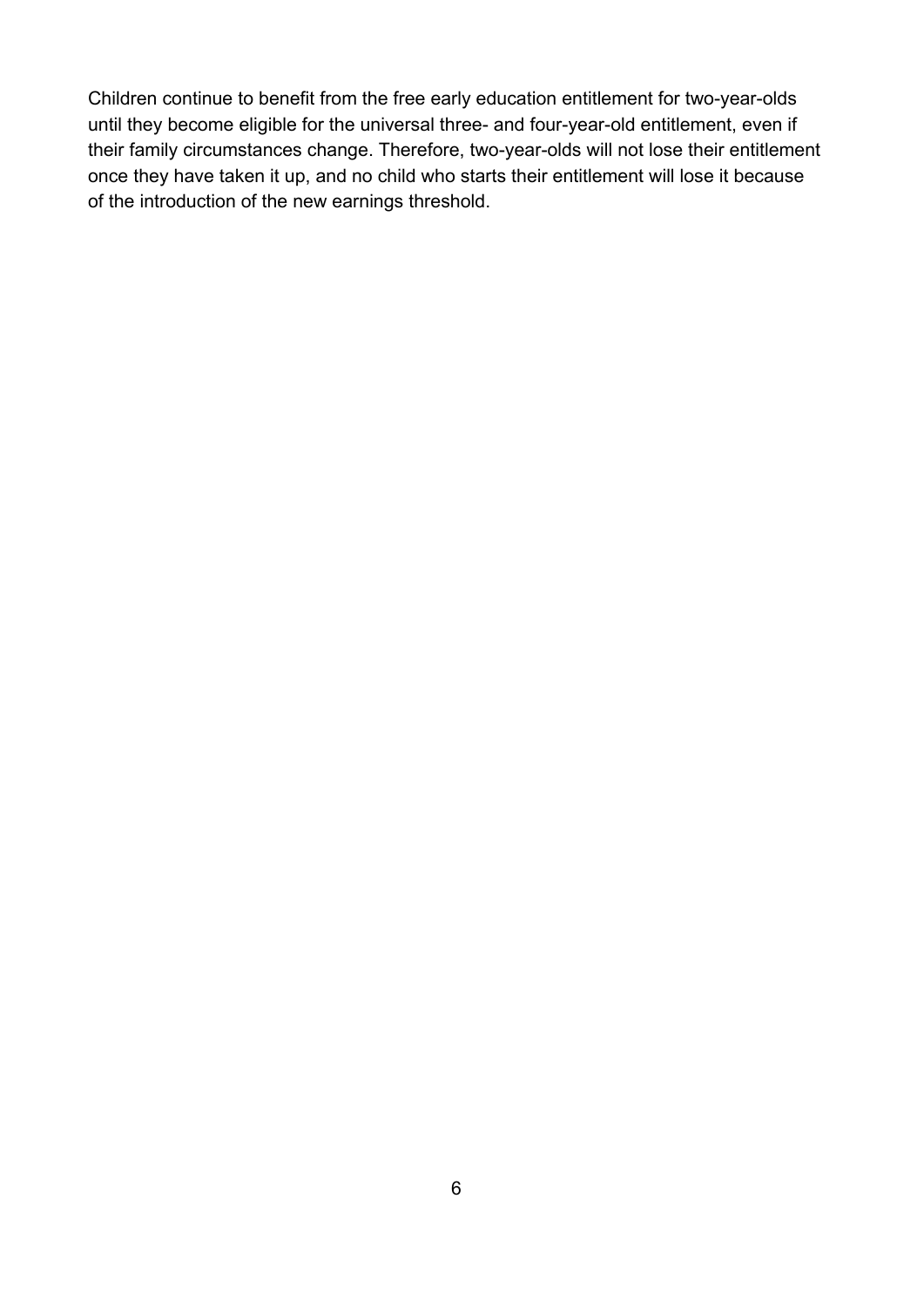# <span id="page-6-0"></span>**Key findings from the consultation and our response**

### **Free school meals and the early years pupil premium**

Our consultation ran from 16 November 2017 to 11 January 2018. We received 560 responses through our consultation website from a range of individuals and stakeholders, with a breakdown set out in the chart below:



In addition, we received 8,421 emails as part of the Children's Society "Fair and Square" campaign, which asked people to share the Children's Society's response to our consultation. This campaign proposed that all children in families receiving Universal Credit should be eligible for free school meals in future. We also received a further 16 freeform responses which did not directly answer the questions posed in the consultation. These responses have not been included in the data analysis used in this document but have been considered when formulating our response.

Departmental officials also met a range of interested organisations during the consultation to understand their views in more detail.

#### **Summary of responses**

The majority of those who replied through our consultation website (56% of 560) agreed with our proposed net earnings threshold of £7,400 per annum. They cited it as an improvement on the current system of eligibility, as it would mean that eligibility was based on a household's earnings, rather than the number of hours worked. There was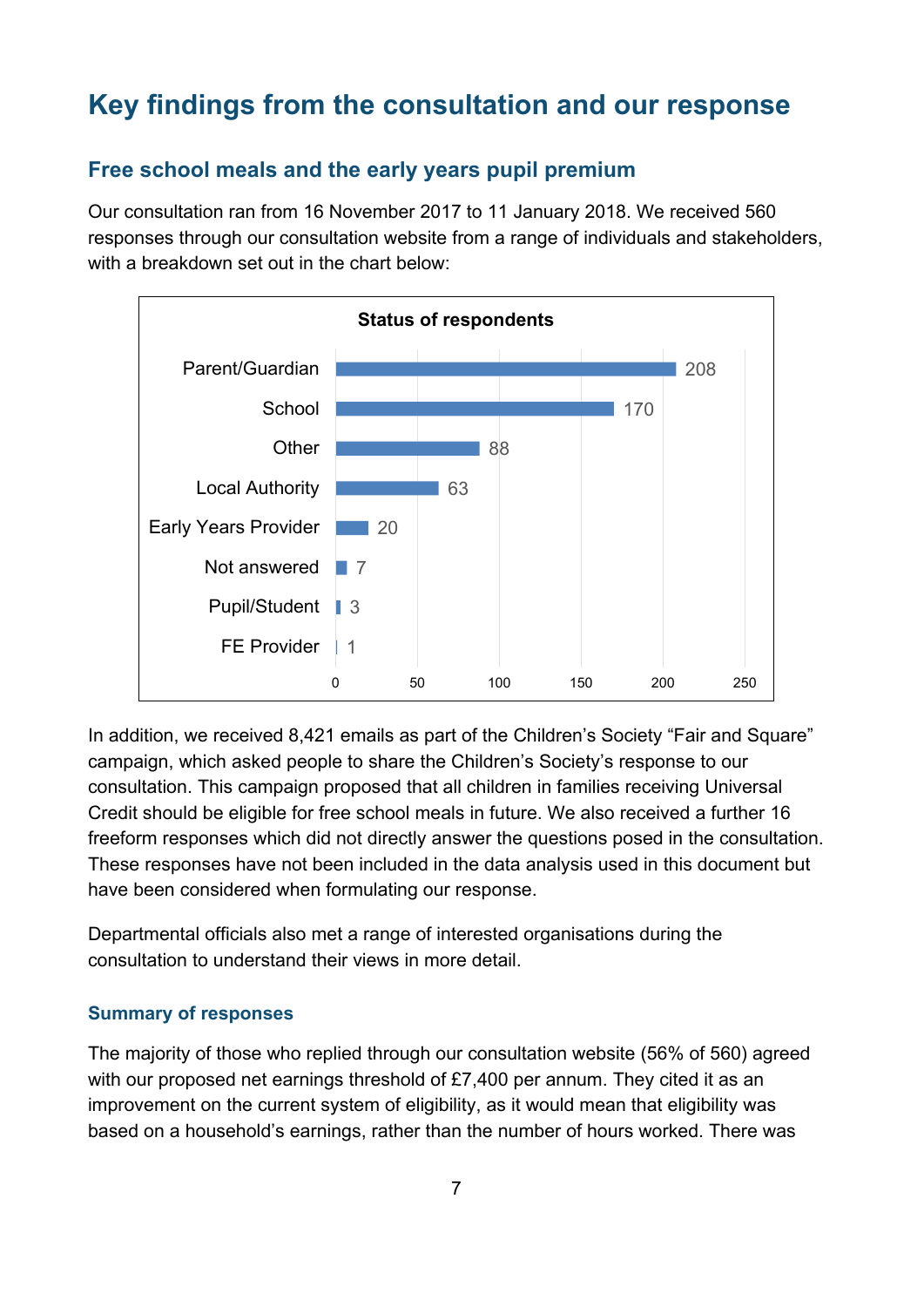also support for our proposal to set the threshold at a level that we estimated would increase the number of eligible pupils.

However, a significant proportion of respondents believed that free school meals should be extended to all households on Universal Credit, as this would reach a greater number of children and raise the level of earnings at which families would cease to be eligible. Many respondents also believed that our proposals might discourage some families from raising their earnings above the proposed threshold.

The vast majority of respondents (87% of 560) agreed with our proposals to protect families against losing their free school meals during the transition to the new criteria under Universal Credit. Many recognised that this would give certainty to families and ensure that children did not experience a sudden loss of their free school meals during the transition to Universal Credit. A majority (58% of 512) did not feel the proposals would adversely affect children with one or more of the relevant protected characteristics outlined in the Equality Act 2010.

While not all respondents answered our question about the use of free school meals data in measuring school performance, of those that did, some raised the issue of data comparability both between years and between schools nationally, and suggested that clear guidance needs to be provided on how the data should be interpreted.

A more detailed breakdown of responses is available in the question analysis section of this document.

#### **Summary of the Government response**

Introducing a net earnings threshold remains the fairest and most practical way to ensure that children from the lowest-income families receive free school meals, and benefit from the early years pupil premium.

We will introduce an annual net earnings threshold of £7,400<sup>4</sup>, which will typically equate to an overall household income of between £18,000 and £24,000 once benefits income is taken into account, depending on individual circumstances. Eligibility will be verified by using an equivalent monthly check verified from the household's most recent Universal Credit assessment periods. Our threshold is comparable with that introduced by the

 $\overline{a}$ 

<span id="page-7-0"></span><sup>4</sup> Based on calculating earnings on a monthly basis.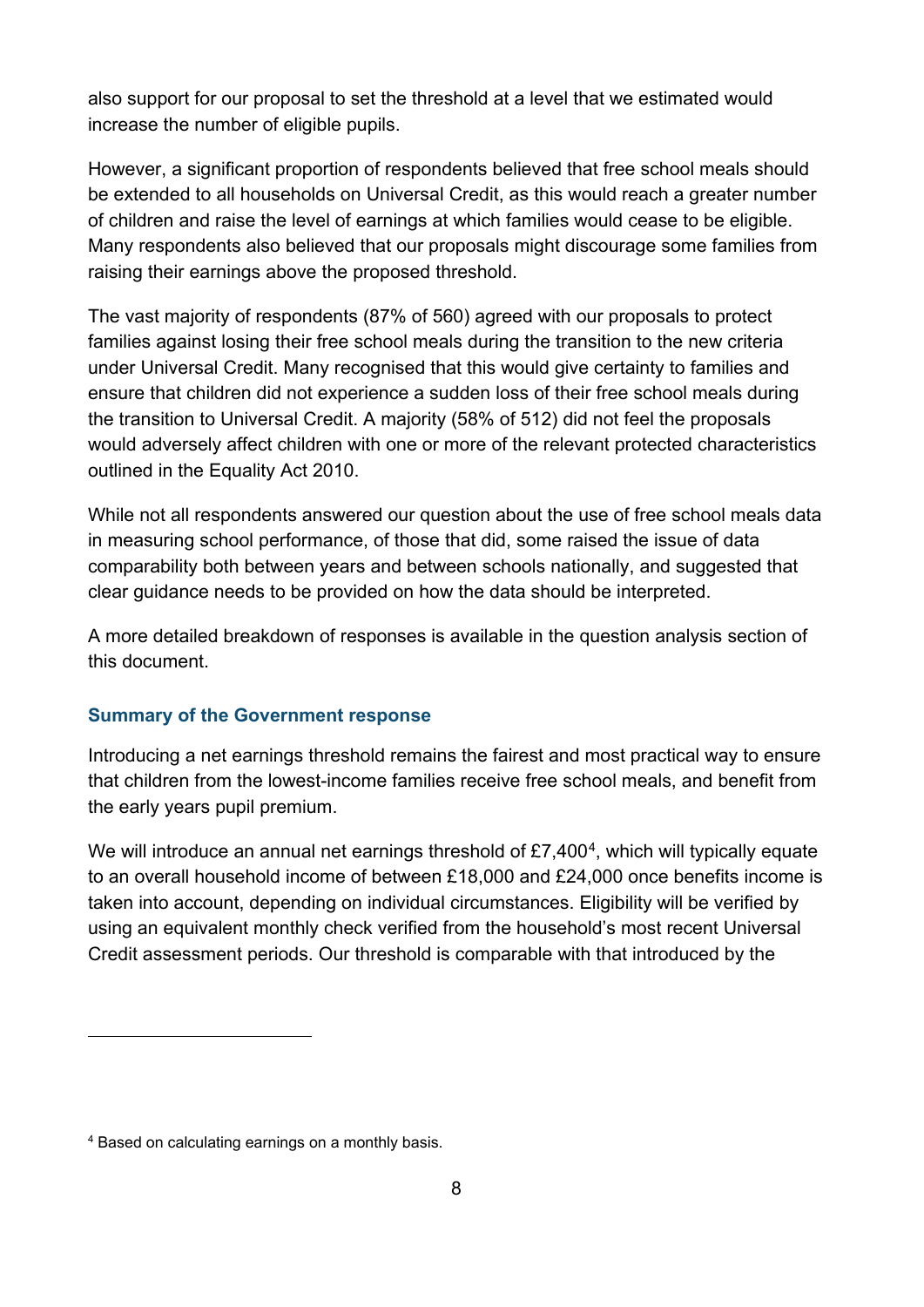Scottish government for free school meals eligibility, and we consider it fair and appropriately targeted.

As a result of these proposals, we estimate that by 2022 around 50,000 more children will benefit from a free school meal compared to the previous benefits system.<sup>[5](#page-8-0)</sup> We will keep the threshold constant until the end of the Universal Credit rollout period, and will then keep the threshold under review to ensure that those who most need support are benefiting. We will provide additional funding to schools to recognise the increase in the number of free school meals they will be providing.

We will, as proposed in our consultation paper, protect both those families who would otherwise have lost eligibility for free school meals because of this change, and those who become eligible during the rollout of Universal Credit. The protection arrangements will work as follows:

- From April 2018, all existing claimants will continue to receive free school meals whilst Universal Credit is rolled out. This will apply even if their earnings rise above the new threshold during that time.
- In addition, any child gaining eligibility for free school meals after the threshold has been introduced will be protected against losing free school meals during the Universal Credit rollout period.
- No further eligibility checks will be required for protected families during this period; schools would simply leave these pupils flagged as protected pupils in their management information systems.
- Once Universal Credit is fully rolled out, any existing claimants that no longer meet the eligibility criteria at that point (because they are earning above the threshold) will continue to receive protection until the end of their current phase of education (e.g. primary, secondary).
- New claimants earning above the threshold after April 2018 will not be eligible for free school meals.

These protections will be in place until the end of the Universal Credit rollout, and then until the end of each protected pupil's phase of education if they are still in school when the rollout of Universal Credit is complete. These protections will mean that no family

 $\overline{a}$ 

<span id="page-8-0"></span><sup>5</sup> See footnote 1.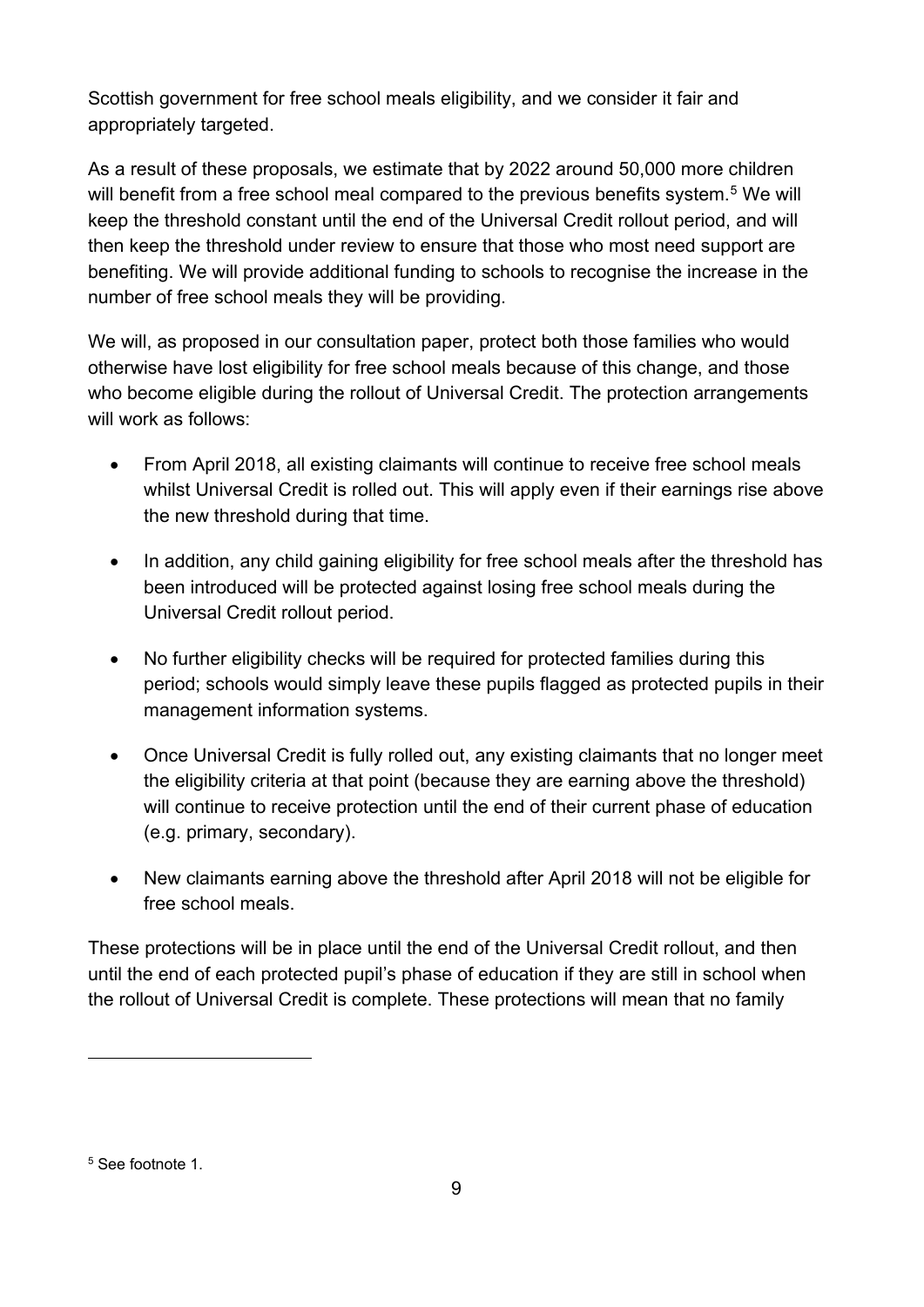should lose out because of these changes. They are intended to be straightforward for schools to administer.

Recognising that some households see their earnings fluctuate from month to month, we will ensure that earnings are checked over a period lasting up to three months (where assessment period data is available). In addition, we are exploring ways to ensure that very low-income families can receive free school meals during the initial assessment period for Universal Credit.

Many respondents called for free school meals to be extended to all families on Universal Credit. However, this would mean that around half of all pupils would become eligible for free school meals, compared to a current rate of around 14%. This is because some Universal Credit households will be on middle-incomes, sometimes exceeding £40,000 a year, and receiving in most cases only a small amount of Universal Credit. While this is right as it ensures they are always encouraged to work and earn more, we must ensure that we use public money effectively and that free school meals go to disadvantaged families on low incomes.

Some respondents were also concerned about the effect that introducing an eligibility threshold would have on encouraging people into work. We continue to believe that a threshold is the most practical approach, and ensures a clear and simple system that is realistic for schools and local authorities to deliver. The alternatives to a threshold suggested, such as tapering the amount of meals a child would receive as their family moves up the income spectrum, would add complexity for families, and significantly increase the administrative burden on schools and local authorities.

As proposed in our consultation paper, we are not changing the current free school meals and early years pupil premium criteria for children whose parents receive support provided under Part 6 of the Immigration and Asylum Act 1999 or the guarantee element of Pension Credit. These qualifying benefits are not to be replaced by Universal Credit. Children who are eligible for free school meals or the early years pupil premium through these benefits will therefore remain in receipt of these meals and the early years pupil premium for as long as they retain the benefit.

We have considered the equality impacts of these proposals when developing the government response, and an updated equality analysis for the final proposals can be found in the Equality Impact Assessment document, published alongside this consultation response.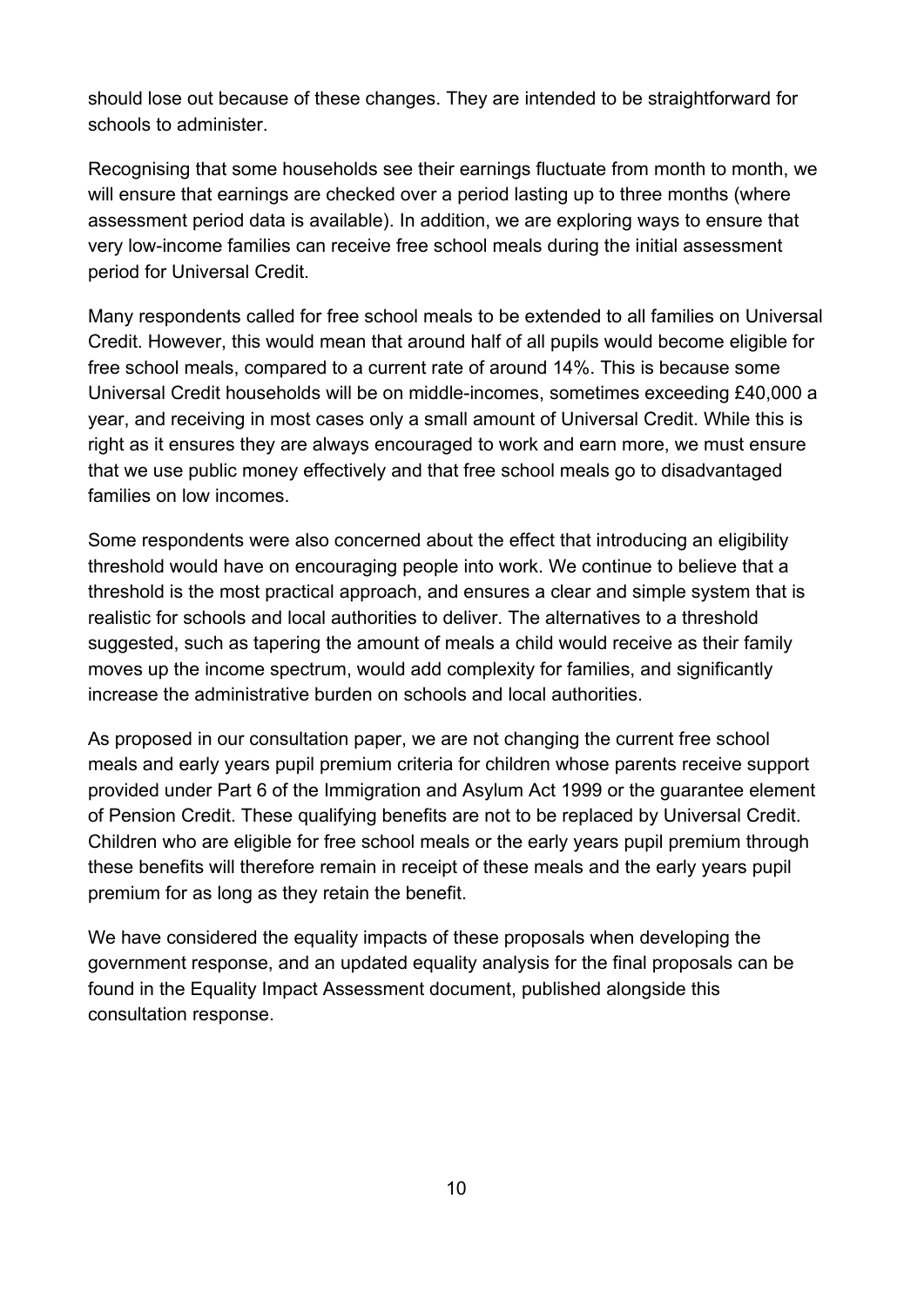### **The free early education entitlement for two-year-olds**

Our consultation ran from 4 December 2017 to 15 January 2018. We received 208 responses through our consultation website and by email from a range of individuals and stakeholders, with a breakdown set out in the chart below:



#### **Summary of responses**

Overall, 80% of respondents agreed with the proposed threshold. Eighteen percent of respondents disagreed with the threshold, citing various reasons, including that the threshold should be higher or that the two-year-old entitlement should be universal.

The majority of respondents (77%) felt that there would be no adverse impact on children who share one or more of the protected characteristics as set out in the Equality Act 2010. The most common protected characteristics that were mentioned in relation to potential adverse impacts of the proposals were disability and race, either directly or implied through reference to English being an additional language.

A more detailed breakdown of responses is available in the question analysis section of this document.

#### **Summary of the Government response**

Introducing an earnings threshold is the simplest and fairest way to ensure the two-yearold entitlement continues to benefit the families who need it most. We welcome the widespread support for the two-year-old entitlement and its aims from respondents.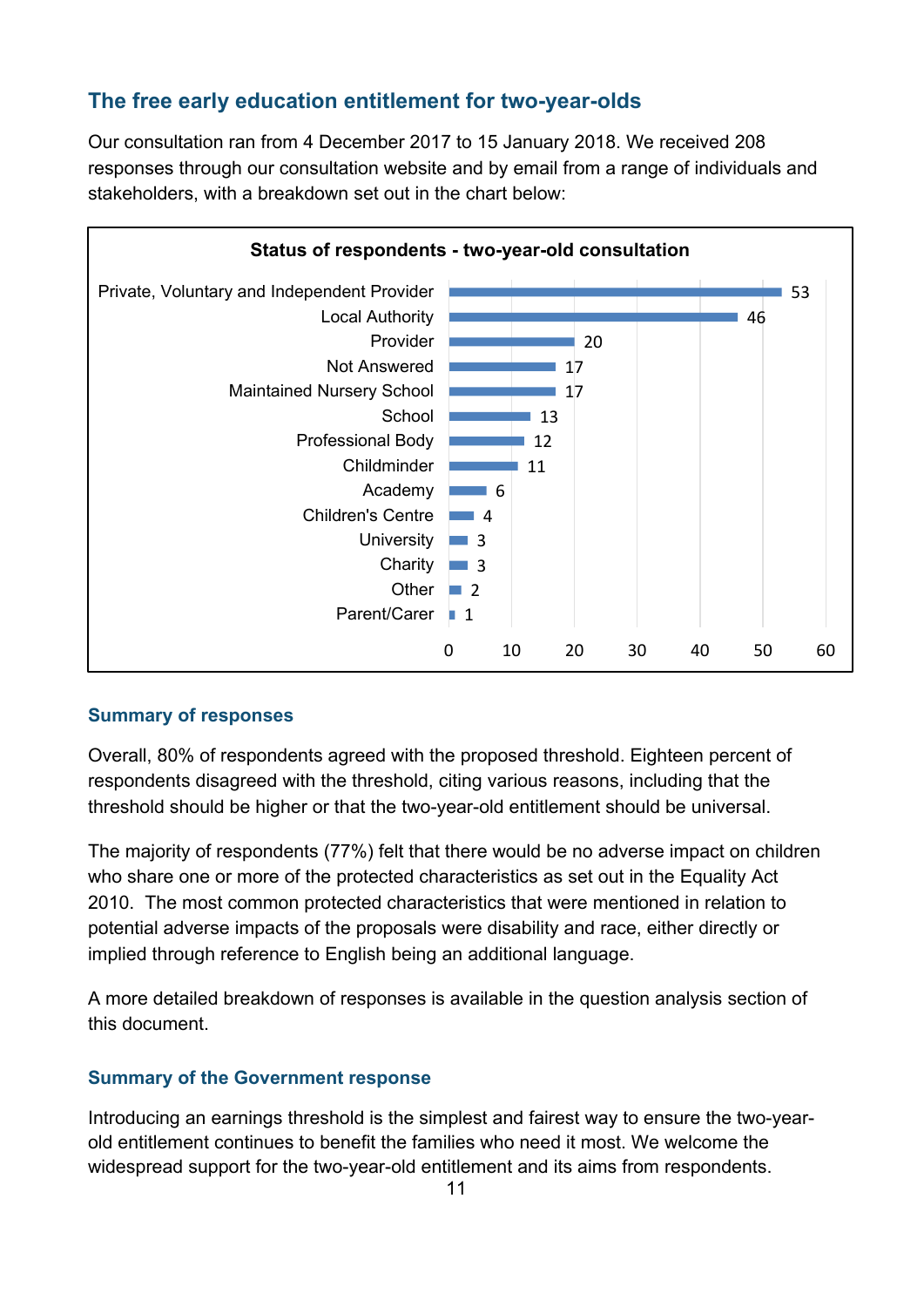We will introduce an annual net earnings threshold of  $£15,400^6$ , which will typically equate to an income of between £24,000 and £32,000 once benefits income is taken into account, depending on individual circumstances. Eligibility will be verified by using an equivalent monthly earnings check from the household's most recent Universal Credit assessment periods.

Under this new threshold, we estimate that by 2023 around 7,000 more children will benefit from the two-year-old entitlement compared to the previous benefits system. [7](#page-11-1)

We will hold the net earnings threshold constant until Universal Credit is fully rolled out, and will then keep the level of the threshold under review to ensure those who need support most are benefiting. Recognising that some households see their earnings fluctuate from month to month, we will ensure that a claimant's earnings are checked over a period lasting up to three months.

Some respondents suggested that eligibility for the free early education entitlement for two-year-olds should be extended to all families on Universal Credit, or even to all twoyear-olds. The two-year-old entitlement is designed to ensure that two-year-old children of low income working families, as well as those not in work, are able to benefit, and deliberately targets a much broader cohort than for free school meals. We want this to continue to be the case so that a wider group of less advantaged children can benefit from high quality early education. These families are less likely to access, but most likely to benefit from early education. If we did not introduce a threshold, a significant proportion of middle income families in receipt of Universal Credit would receive the entitlement. Similarly, widening eligibility for the entitlement to all children would significantly change the nature of the policy. We must ensure that we use public money effectively and target support to those families and children most in need.

We have considered the equality impacts of these proposals when developing the government response, and an updated equality analysis for the final proposals can be found in the Equality Impact Assessment document, published alongside this consultation response.

 $\overline{a}$ 

<span id="page-11-0"></span><sup>&</sup>lt;sup>6</sup> Based on calculating earnings on a monthly basis.

<span id="page-11-1"></span><sup>7</sup> See footnote 1.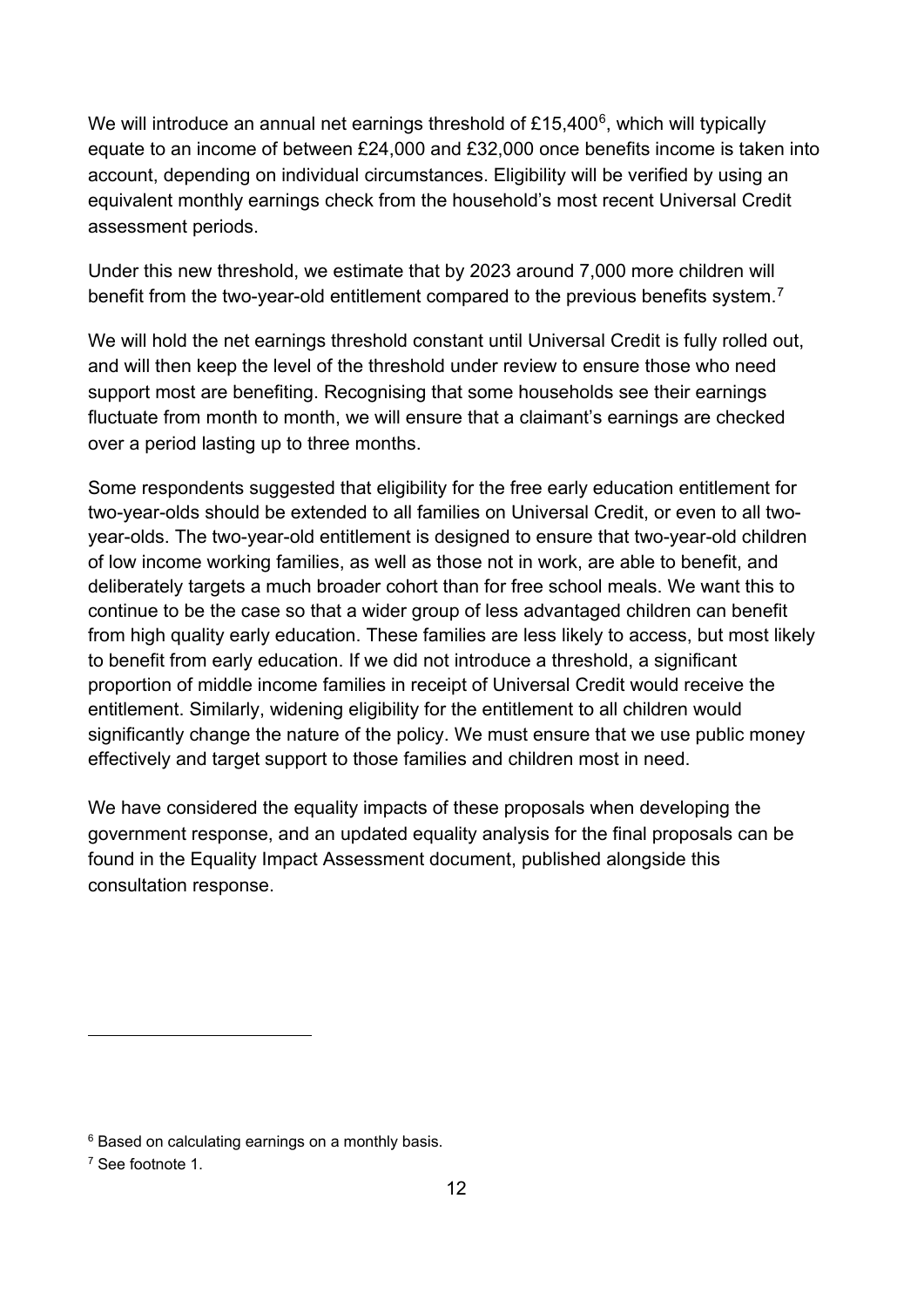# <span id="page-12-0"></span>**Detailed question analysis**

### <span id="page-12-1"></span>**Free school meals and early years pupil premium**

**Q.1 Do you agree with our proposed net earnings threshold to determine eligibility for free school meals and the early years pupil premium under Universal Credit?**

|              | <b>Total</b> | Percentage |
|--------------|--------------|------------|
| Yes          | 315          | 56.3%      |
| <b>No</b>    | 226          | 40.4%      |
| Not Answered | 19           | 3.39%      |

#### **Summary of responses**

A majority of respondents (56% of 560) through our consultation website agreed with our proposed net earnings threshold for a household's eligibility for free school meals. Those agreeing cited a range of reasons including supporting our plans to make more children eligible compared to the previous benefits system, and agreeing with our plans to address unfairness in the current system, in which free school meals eligibility for working families is based on hours worked, rather than income earned.

Many respondents, however, considered the threshold too low, with a substantial number (including an additional 8,421 emails received outside our consultation system through the Children's Society campaign) believing that all school-aged children from families receiving Universal Credit should be entitled to free school meals.

Many expressed a view that the introduction of an earnings threshold undermined a principle of Universal Credit, that is to make work pay: there was concern that families may be better off working fewer hours to remain under the earnings threshold.

#### **Government response**

As outlined earlier in this document, we continue to believe that introducing an earnings threshold is the simplest and fairest way of providing free school meals and the early years pupil premium to the most disadvantaged children in the country, and that an earnings threshold of £7,400 per annum (with typical total income between £18,000 and £24,000) is an appropriate level at which to set this threshold.

We will therefore take forward our proposed new criteria for free school meals and the early years pupil premium.

Responses to the specific issues raised by respondents are set out below.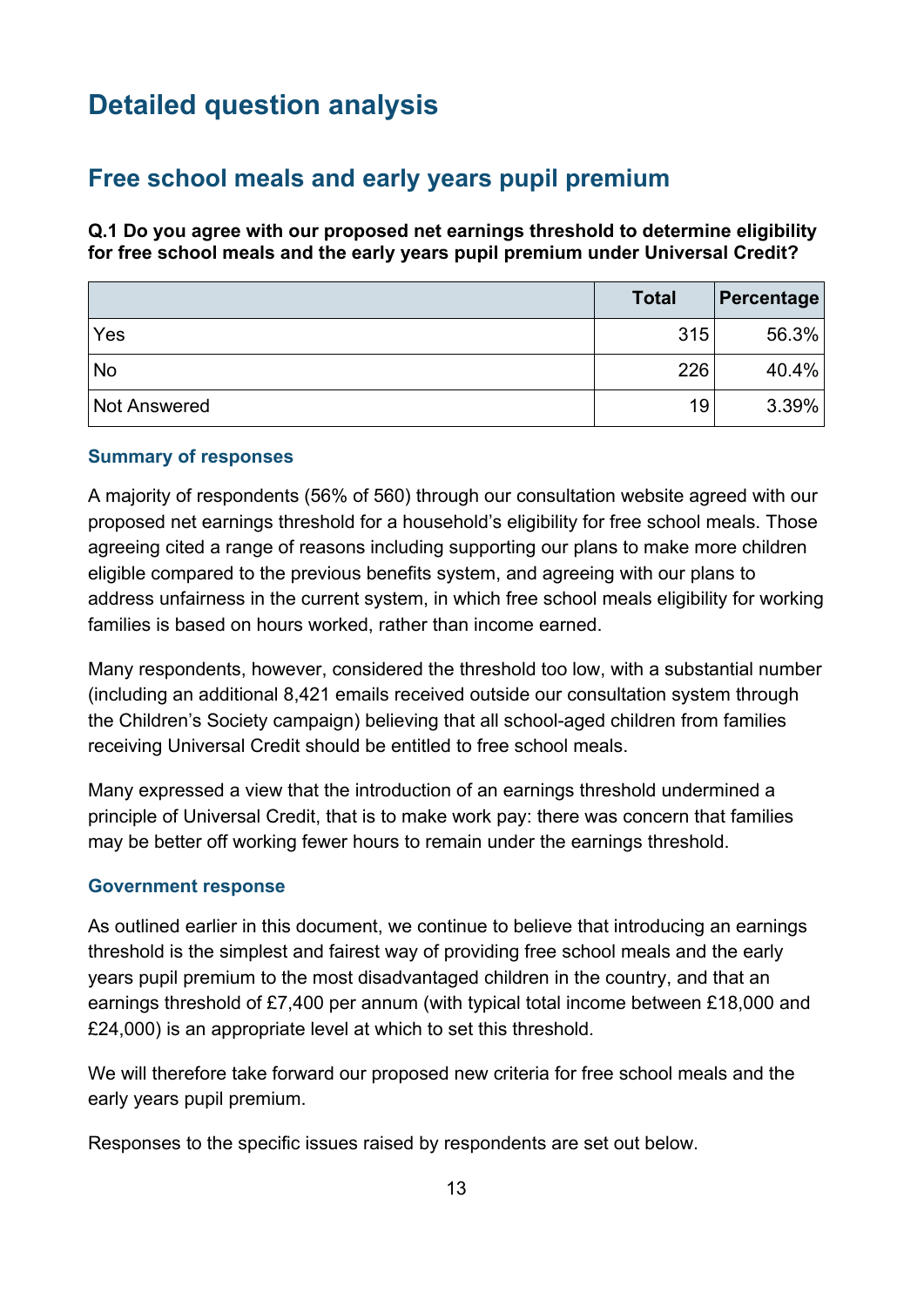#### **Setting a threshold for households receiving Universal Credit**

We recognise the benefits that healthy, nutritious school meals can bring to children and families, and understand why some respondents wanted to ensure that as many children as possible benefit from free school meals. However, when the Government introduced the current arrangements in 2013, which enable all Universal Credit families to receive free school meals, it was clear that this was intended only to cover the duration of the Universal Credit pilots.

Once Universal Credit has completed its rollout, around half of all children will be in households which receive it. Extending eligibility for free school meals to all of these children would go far beyond the intention for free school meals to go to the lowestincome households. This is because Universal Credit is replacing Working Tax Credit and Child Tax Credit, and will therefore be received by a significant proportion of middleincome families.

For example, as families move onto Universal Credit, they can in some circumstances be earning over £40,000 and still receive a small amount of Universal Credit, which ensures they are always encouraged to work and earn more. These are not the most disadvantaged households that we intend to receive free school meals, or the early years pupil premium, and they are not eligible to receive them currently.

Not introducing a threshold would bring significant costs for the government and schools, including the potential capital expenditure that some schools may have to undertake to expand school kitchen and dining facilities. We remain confident that introducing our proposed threshold directs public money effectively towards those families that need our support.

#### **The impact of the threshold on work incentives**

Some respondents believed that our threshold might discourage some households from increasing their income through work. Until the end of Universal Credit rollout (and then until the end of each pupil's phase of education), this will not affect existing recipients of free school meals, as households whose incomes move above our threshold during this period will retain eligibility for free school meals because of our transitional protections.

In the longer term, introducing a threshold remains the most practical approach. We must have a clear system that is realistic for school and local authorities to deliver. Some respondents suggested tapering the number of free meals a child can receive as their family moves up the income spectrum. However, this would add complexity for families, and significantly increase the administrative burden on schools and local authorities. Other respondents suggested we should instead provide free school meals to all on Universal Credit, but this would move the effective threshold further up the income spectrum rather than remove it.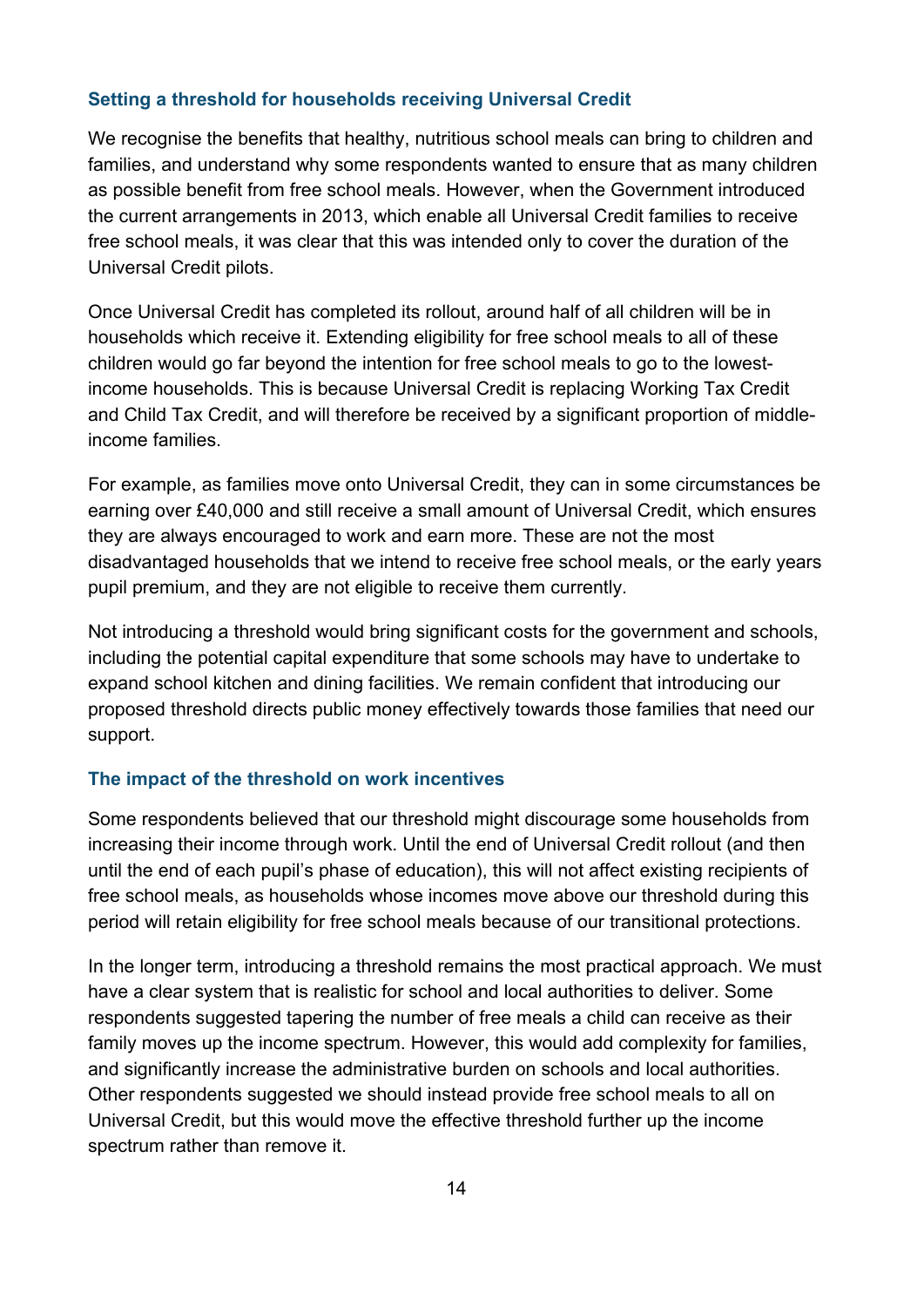#### **Reviewing the level of the threshold**

Some respondents called for the threshold to be updated regularly to keep up with increase in wages. However, the calculations on which our threshold is based already include forecasts of employment rates, earnings and National Living Wage projections, and benefits eligibility up to 2022. As outlined in our original consultation paper, we intend to keep the threshold constant until the end of the Universal Credit rollout period. After this period, we will then keep the threshold under review to ensure that those who most need support are benefiting. This is consistent with the approach taken by other government departments that have introduced thresholds under Universal Credit as part of their eligibility criteria for passported benefits.

#### **Fluctuating earnings and initial assessment periods for Universal Credit**

Some respondents were concerned that the use of monthly income assessment periods in Universal Credit could lead to those with fluctuating earnings losing eligibility for meals which they would be entitled to in the current system. For existing recipients, this should not be an issue, as our transitional protections over the course of the rollout will mean that children from these families do not lose eligibility. For new claimants, to address this, we will ensure that a claimant's earnings can be checked over a maximum of three Universal Credit assessment periods prior to the request for free school meals or the early years pupil premium, rather than taking only the most recent assessment period into consideration.

All local authorities have access to our Eligibility Checking System, which provides a simple and rapid online portal for determining households' eligibility for free school meals and the early years pupil premium. The eligibility checking arrangements will work as follows:

- Firstly, a Universal Credit claimant will be checked for monthly earned income not exceeding £616.67 (a twelfth of an equivalent yearly income of £7,400) in their most recent Universal Credit assessment period;
- If their earned income exceeds the above threshold for their most recent Universal Credit assessment period, the claimant will be checked for earned income not exceeding £1,233.34 (a sixth of an equivalent yearly income of £7,400) in their two most recent Universal Credit assessment periods, provided there are two such assessment periods;
- If their earned income exceeds the above threshold for their two most recent Universal Credit assessment periods, the claimant will be checked for earned income not exceeding £1,850 (a quarter of an equivalent yearly income of £7,400) in their three most recent Universal Credit assessment periods, provided there are three such assessment periods.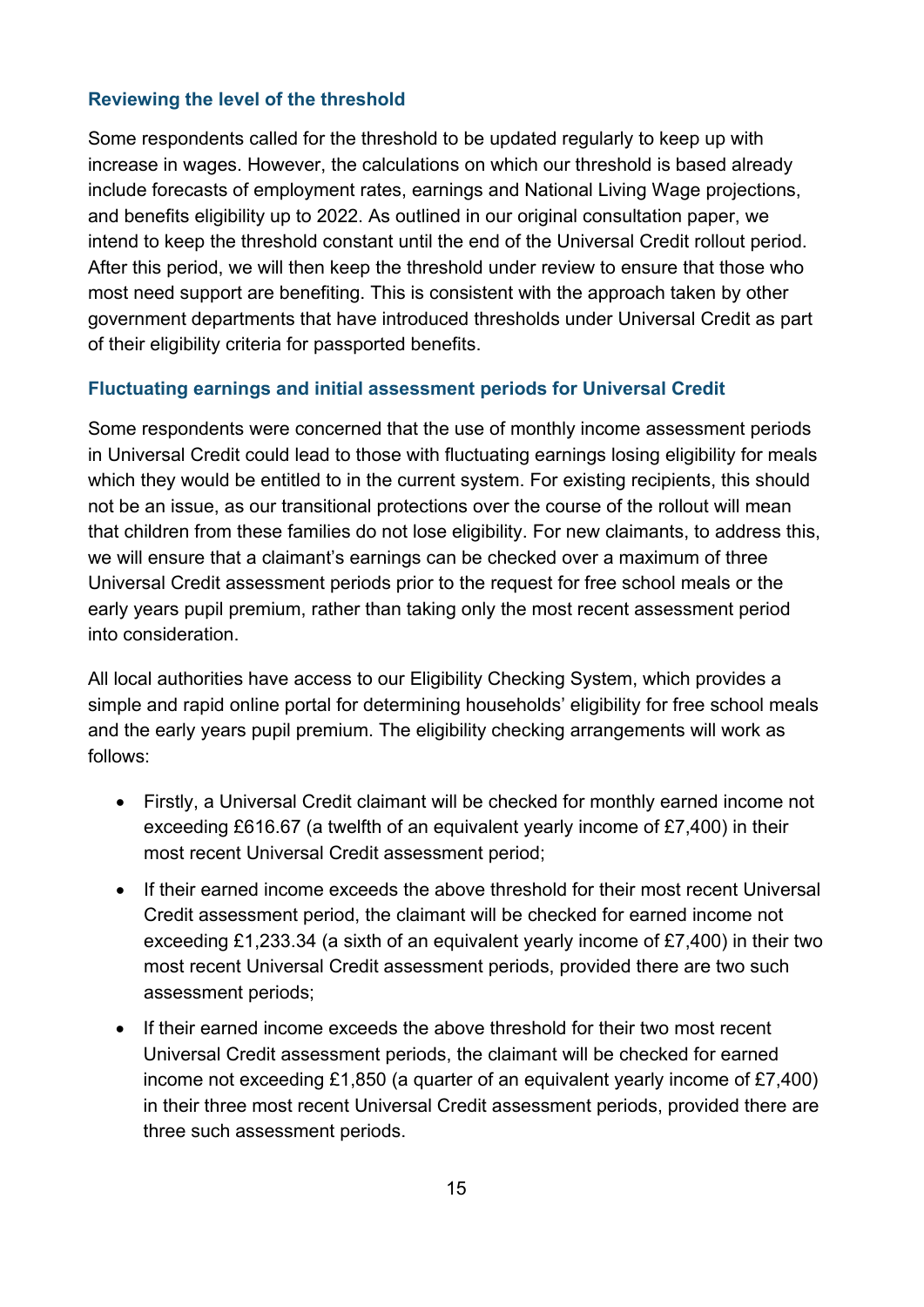In addition, we are exploring ways to ensure that very low-income families can receive free school meals during the initial assessment period for Universal Credit. This would not confer longer-term entitlement to these families, nor trigger associated deprivation funding to schools, but it would offer free school meals as an interim measure. Our aim is to develop an approach which would be simple for local authorities to administer and for schools to provide, and we will work with stakeholders to explore this further. We will provide further information shortly.

#### **Automatic registration for free school meals**

Currently, legislation requires parents and carers to make a request for a free school meal prior to gaining eligibility. Some respondents felt that changing the eligibility criteria presented an opportunity to remove this legislative requirement and introduce automatic registration. We want to make sure as many eligible children as possible are claiming their free school meals, and to make it as simple as possible for schools and local authorities to determine eligibility for FSM. We are exploring what opportunities may exist in the longer term to make the registration processes more efficient. As signalled in the consultation, we will also continue with efforts to increase free school meals registration, which will include highlighting and disseminating best practice from the most effective schools and local authorities, and monitoring the impact of these efforts.

#### **Financial support for schools**

We will support schools to meet the higher costs that will result from the anticipated increase in the number of pupils eligible for free school meals.

The increase in the number of pupils in receipt of free schools meals will be reflected in the data that local authorities use to determine individual schools' funding allocations. We continue to believe that lagged funding is the best approach for the school funding system as a whole, as it provides schools with budget certainty against which they can plan their spending. However, we recognise that for some schools this increase in free school meal numbers may be difficult to manage in the short term.

To support schools in this position, we will introduce a school-level meal cost grant for 2018-19 and 2019-20. The allocation will be determined by the difference between a school's free school meals numbers in the October censuses as follows:

| <b>Financial year</b> | What we will measure                                                      | What schools will receive                       |
|-----------------------|---------------------------------------------------------------------------|-------------------------------------------------|
| 2018-19               | School-level FSM increase between<br>October 2018 and October 2017 census | Measured increase in number<br>of pupils x £440 |
| 2019-20               | School-level FSM increase between<br>October 2019 and October 2018 census | Measured increase in number<br>of pupils x £440 |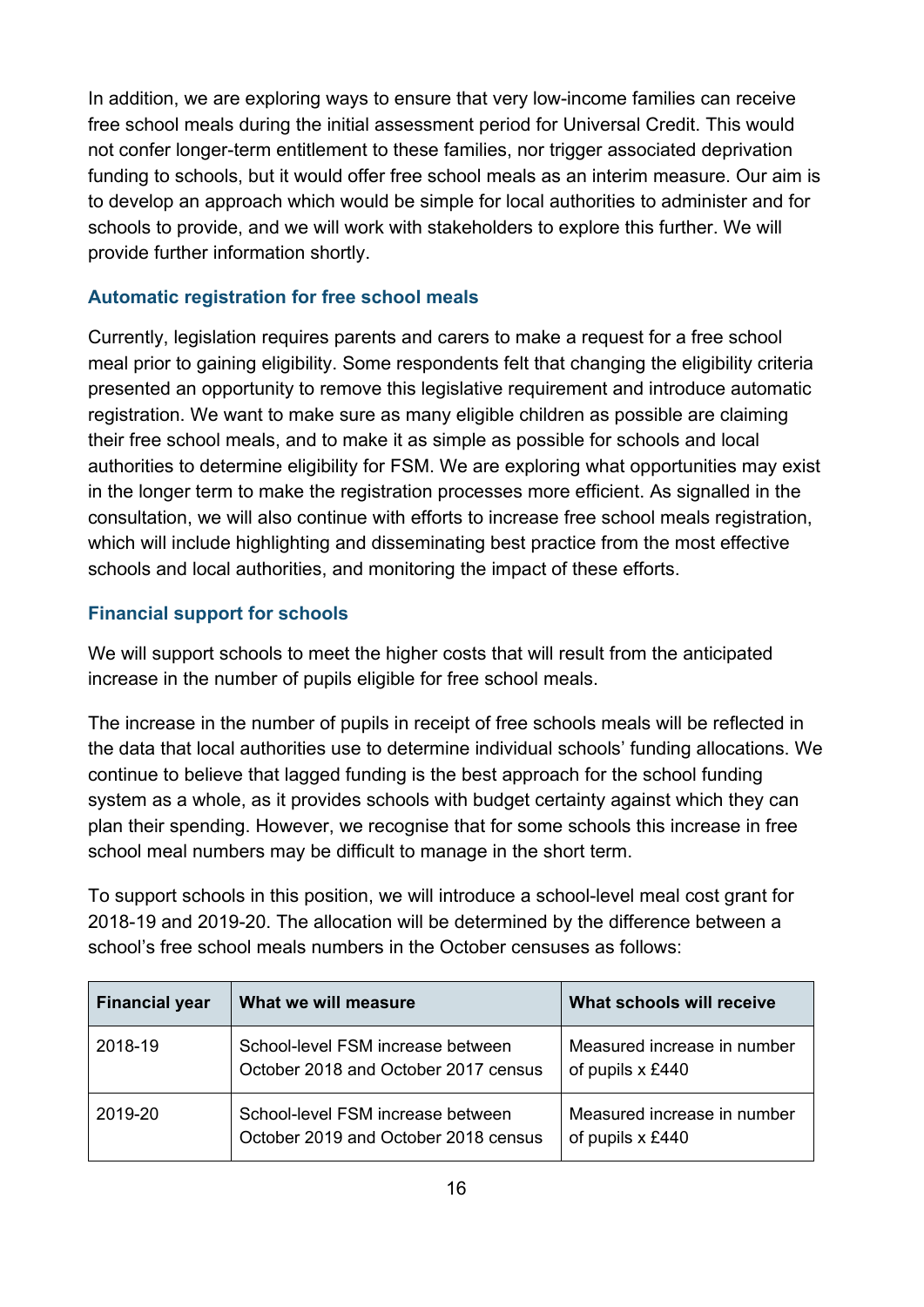This grant will not affect a school's allocation through the pupil premium, national funding formulae or any other source of existing funding. We will set out further technical details in due course, including how we will adjust for overall changes in pupil numbers in schools facing significant growth. We will assess whether there is any need to continue this grant beyond 2020 as Universal Credit rollout progresses, in the light of the outcome of the next Spending Review.

#### **Q.2 Do you agree with our intention to protect those pupils who would otherwise lose their entitlement to free school meals, and those children who would otherwise lose their entitlement to the early years pupil premium, under the new eligibility criteria?**

|                     | <b>Total</b> | Percentage |
|---------------------|--------------|------------|
| Yes                 | 489          | 87.3%      |
| No                  | 53           | 9.5%       |
| <b>Not Answered</b> | 18           | 3.2%       |

#### **Summary of responses**

The vast majority of respondents (87% of 560) agreed with our proposed protections. Those agreeing cited a number of reasons, including that the protection would help families avoid hardship. Respondents also felt that protecting those who would otherwise lose was the fairest approach, as many of these families' circumstances would not have changed.

A small minority of respondents felt that the protection should be longer, covering children until they reached year 11 of their schooling. Conversely, a small number of respondents considered the proposals too generous, arguing that protections would apply to some families who moved onto higher earnings who would then be less in need of free school meals.

#### **Government response**

Given the significant support for our proposals, we will introduce the transitional protections outlined in our consultation document. We are committed to providing certainty for families and ensuring that they do not experience a sudden loss of their free school meals. We will provide further guidance on how these protections will operate in practical terms prior to the introduction of the income threshold.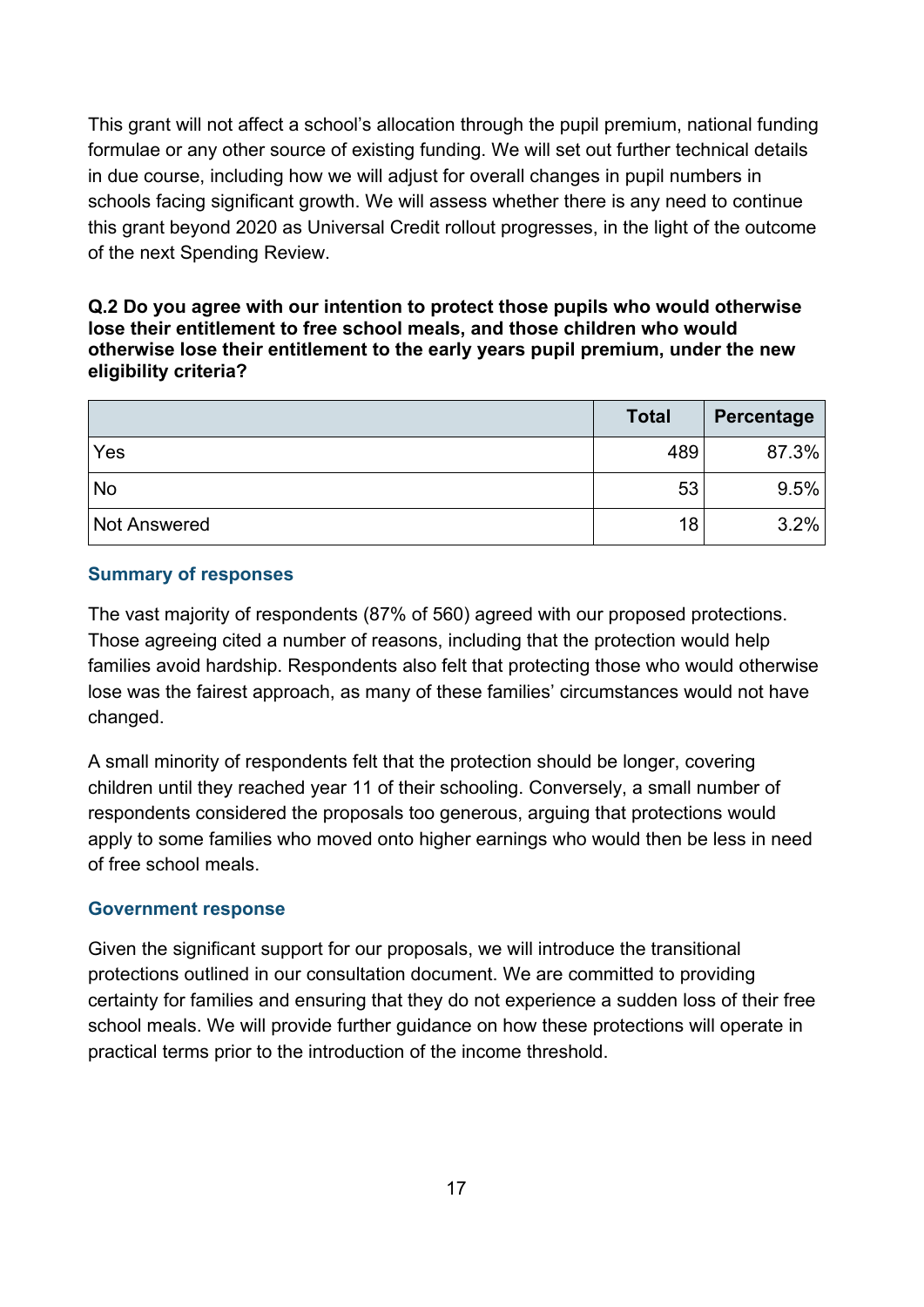#### **Q.3 Do you feel that the proposals in this consultation may adversely affect any children who share one or more of the relevant protected characteristics outlined in the Equality Act 2010?**

|                     | <b>Total</b> | Percentage |
|---------------------|--------------|------------|
| Yes                 | 217          | 38.8%      |
| No                  | 295          | 52.7%      |
| <b>Not Answered</b> | 48           | 8.6%       |

#### **Summary of responses**

Not all respondents answered this question. Of those that did, the majority (58% of 512) did not feel the proposals might adversely affect children with one or more of the relevant protected characteristics. Some flagged agreement with our equality analysis.

A large proportion of respondents who suggested an adverse effect on those with protected characteristics were opposed to the proposed new threshold more generally, and did not specify particular protected groups that might be adversely affected, or explain why this might be the case.

Only a small proportion cited specific protected characteristics, including references to disability (highlighting the links between disability and earnings) and a smaller number to age (that those with ages nearer to their end of education phase would receive less protection than others). A very small number cited race, including links to income and possible impacts on migrant families.

#### **Government response**

We have considered these aspects when developing the government response, and an updated equality analysis for the final proposals can be found in our Equality Impact Assessment document, published alongside this response.

#### **Q.4 Do you have any views on the proposed management of the changes to the disadvantage measures or on the metrics we publish for the measurement of disadvantaged pupils' performance?**

#### **Summary of responses**

Just under a third (31% of 560) of consultees responded to this free text question, although a large proportion did not directly address this specific issue and instead reiterated their responses to earlier questions about the proposed earnings threshold.

Of those that did respond directly, the majority raised the issue of data comparability, both over time and between schools nationally. Some suggested that guidance should be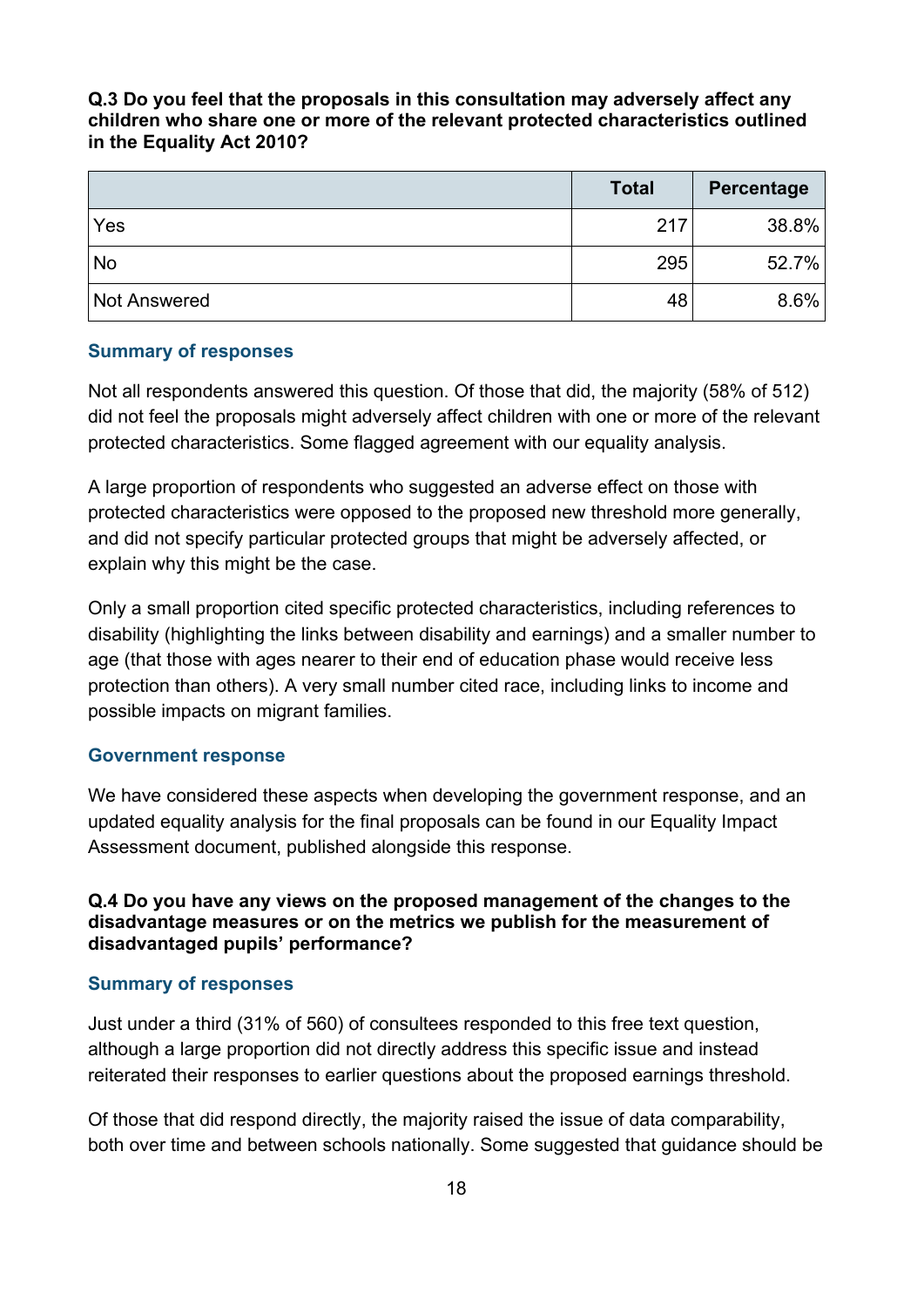provided for stakeholders (such as Ofsted, Regional Schools Commissioners and school governors) on how the data should be interpreted and used.

Some suggested that wider factors such as complex needs, parental mental health and factors outside purely financial terms/absolute poverty should be taken into account when identifying pupils as disadvantaged.

#### **Government response**

We are committed to continuing to publish data to support understanding of how schools are performing with their disadvantaged pupils both nationally and at school level, as these measures are a vital part of ensuring schools are able to drive social mobility.

Our provisional analysis indicates that the impact of the new free school meals threshold and the roll out of Universal Credit on schools' disadvantage data is likely to be relatively minor in the context of normal levels of change schools see in their free school meals cohorts year on year. There may be a small number of cases where the changes are outside the normal levels but this is unlikely to be significant. We will be clear with those working with schools that no schools should be unfairly penalised in these circumstances.

We are considering how best to present the disadvantage data from 2018 onwards. Alongside this, we will set out clear communications to schools, stakeholders, Regional Schools Commissioners and Ofsted to ensure the published data are considered appropriately. We will ensure that those using this data are aware of what can and cannot be inferred from it and are encouraged to look at a range of other information alongside the disadvantage measure. We plan to issue the communications in spring 2018 after the regulations come into effect, but before the schools get their first set of school level data in the September data checking exercise.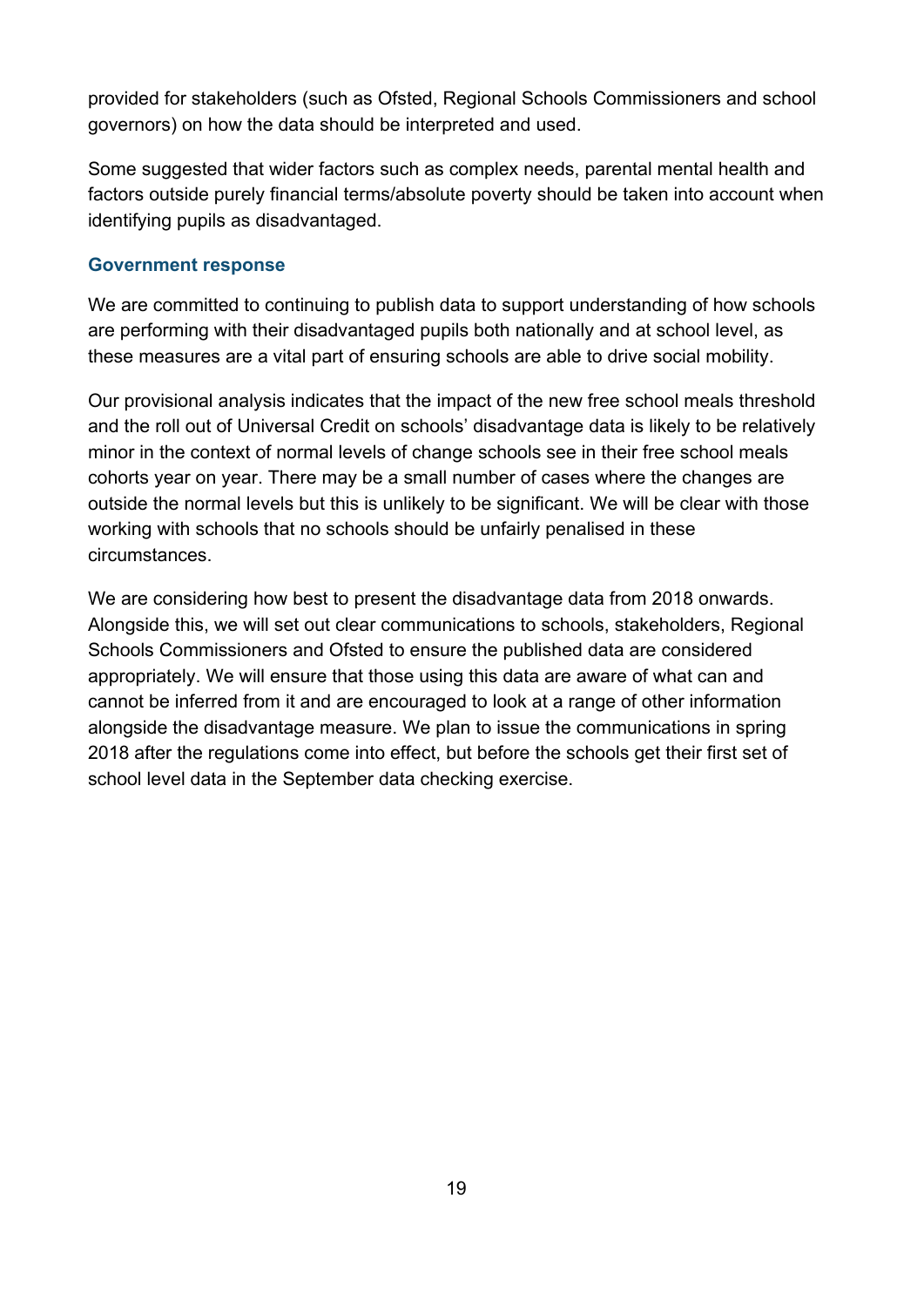### <span id="page-19-0"></span>**The free early education entitlement for two-year-olds**

**Q.1 Do you agree with our proposed net earnings threshold to determine eligibility for the free early education entitlement for two-year-olds under Universal Credit?**

|                     | <b>Number of</b><br>respondents | Percentage |
|---------------------|---------------------------------|------------|
| Yes                 | 166                             | 80%        |
| No                  | 38                              | 18%        |
| <b>Not Answered</b> | 4                               | 2%         |

#### **Summary of responses**

Overall, the majority of respondents agreed with introducing the proposed annual net earnings threshold of £15,400. We received positive comments from a broad crosssection of respondents, supporting the general aims of policy and the new threshold. Respondents in support of the policy who provided comments felt strongly that two-yearolds in receipt of the policy would benefit from access to early education, and this would particularly benefit low-income families.

Some respondents raised concerns that the proposed new net earnings threshold of £15,400 was lower than the previous £16,190 threshold for Child Tax Credit. Respondents also raised concerns about how the new threshold would affect families living in different parts of England where living costs and earnings differ, and how it might affect the cost of childcare for parents earning just above the proposed threshold.

A minority disagreed with the threshold and/or commented on the proposed threshold being too low. There were concerns from some respondents who thought the threshold could act as a work disincentive, incentivising parents either not to work at all or limit their working hours. A few felt that due to this disincentive non-working parents should not be eligible for the entitlement at all. A few respondents felt that the two-year-old entitlement should be extended to specific groups, for example all working parents or all families on Universal Credit, and some commented that the policy should become a universal entitlement for all two-year-olds.

A number of respondents, particularly local authorities and providers, raised concerns about the wider delivery implications of the proposed threshold.

#### **Government response**

We welcome the widespread support for the policy and its aims from respondents. We are determined to support as many families as possible with access to high quality,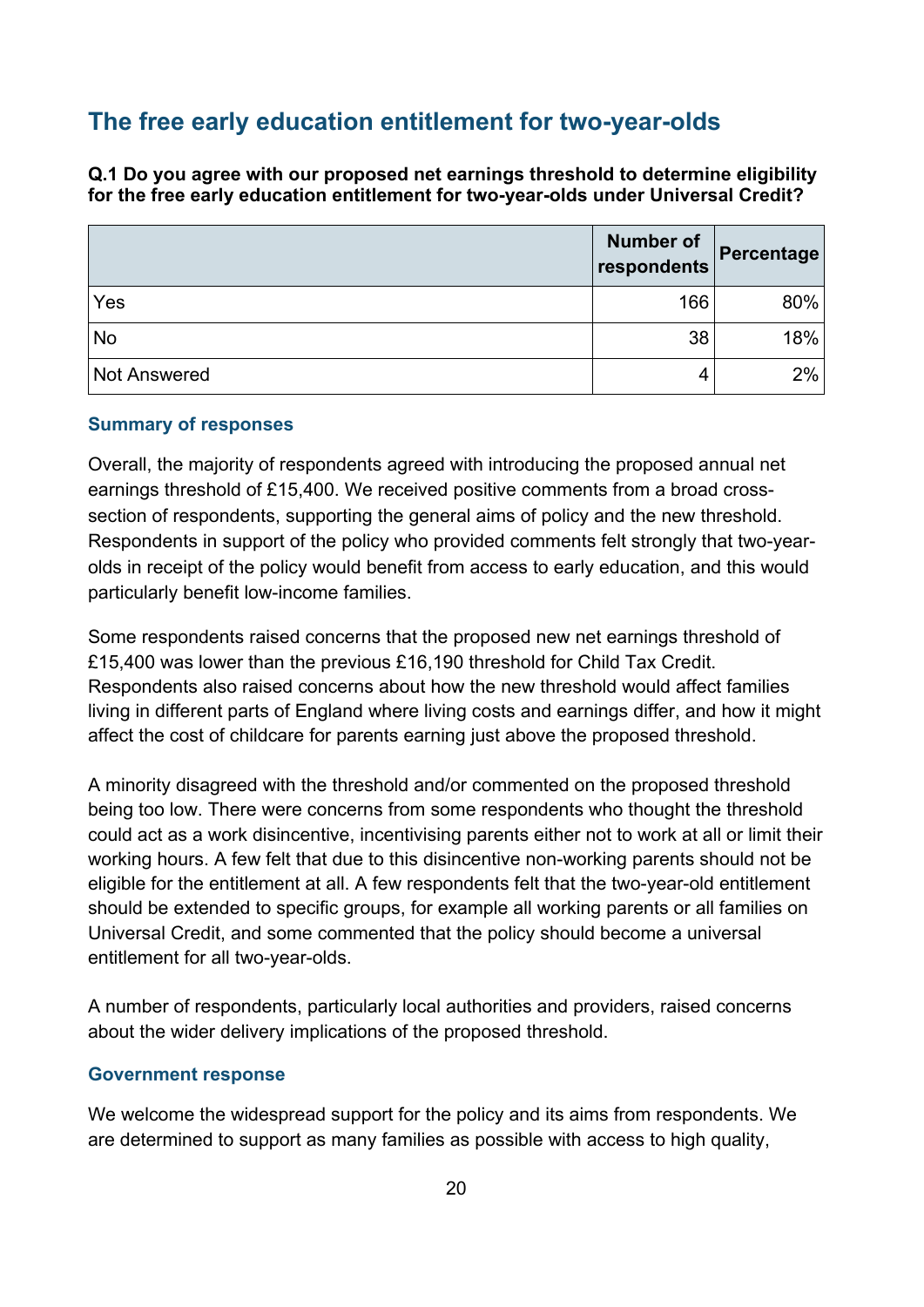affordable childcare, and this is why in 2019-20 the Government will be spending around £6 billion on childcare – a record amount.

#### **The level of the threshold**

We are confident the proposed threshold of £15,400 will ensure the entitlement continues to benefit the low-income families who need it the most.

Some respondents perceived that the proposed earnings threshold was lower than the income threshold for Child Tax Credit. This is not the case.

- The original eligibility criteria apply a **gross** income threshold, and do not therefore take into account deductions such as income tax and national insurance contributions.
- Our proposed criteria apply a **net** earnings threshold, and do therefore take into account these deductions.

In reality, the £15,400 net earning threshold means that, depending on circumstances, families could earn a combined gross income of between approximately £24,000-32,000 once benefits are taken into account and be eligible for the two-year-old entitlement.

To take account of households with fluctuating earnings, we will ensure that earnings can be checked over a maximum of three Universal Credit assessment periods prior to a request for the two-year-old entitlement, rather than taking only the most recent assessment period into consideration.

All local authorities have access to our Eligibility Checking System, which provides a simple and rapid online portal for determining households' eligibility for the two-year-old entitlement. The eligibility checking arrangements will work as follows:

- Firstly, a Universal Credit claimant will be checked for monthly earned income not exceeding £1,283.34 (a twelfth of an equivalent yearly income of £15,400) in their most recent Universal Credit assessment period;
- If their earned income exceeds the above threshold for their most recent Universal Credit assessment period, the claimant will be checked for earned income not exceeding £2,556.67 (a sixth of an equivalent yearly income of £15,400) in their two most recent Universal Credit assessment periods, provided there are two such assessment periods;
- If their earned income exceeds the above threshold for their two most recent Universal Credit assessment periods, the claimant will be checked for earned income not exceeding £3,850 (a quarter of an equivalent yearly income of £15,400) in their three most recent Universal Credit assessment periods, provided there are three such assessment periods.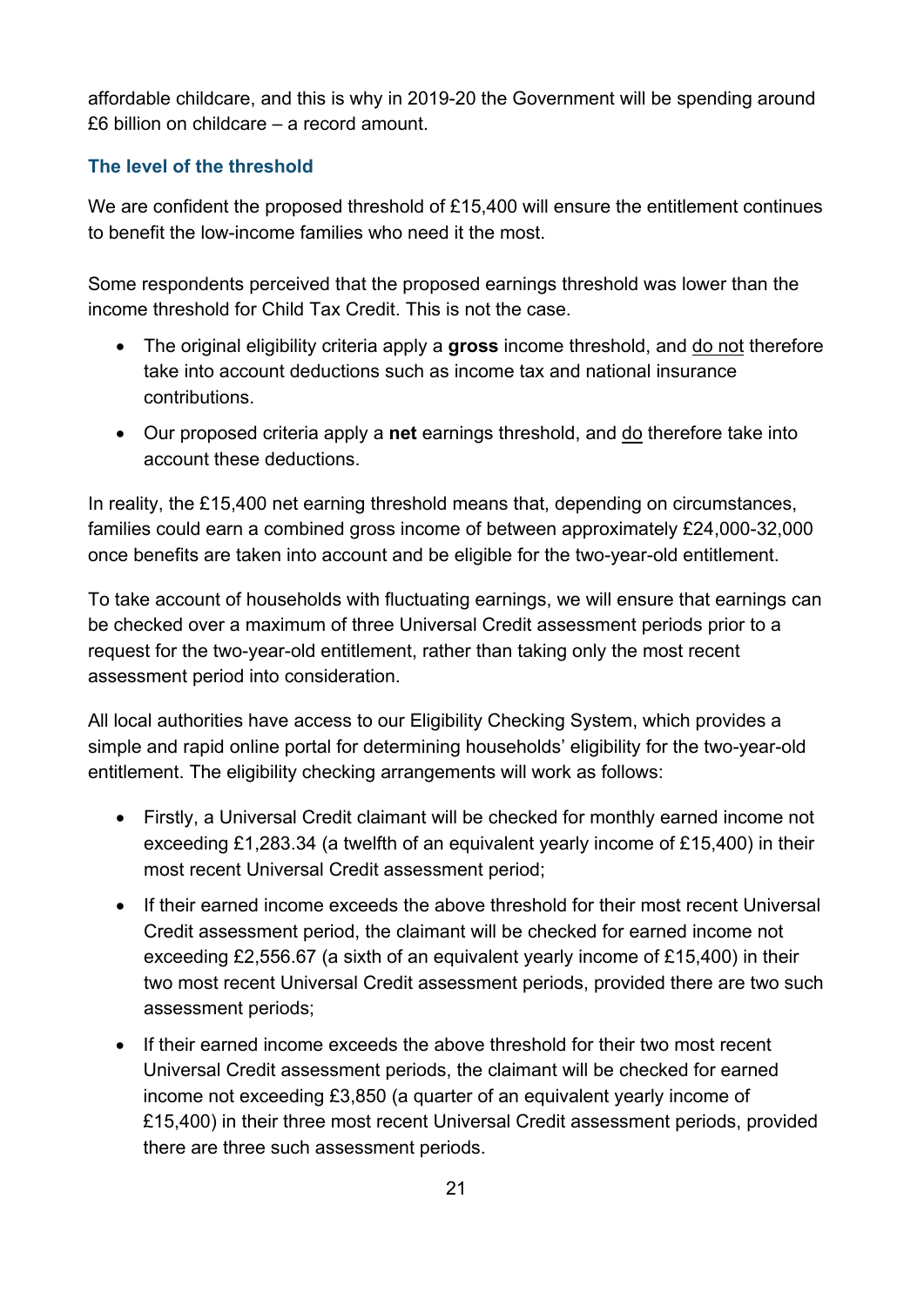We propose to introduce the net earnings threshold and hold it constant until Universal Credit is fully rolled out. Following completion of the Universal Credit rollout, we will keep the level of the threshold under review to ensure that those who need support most are benefiting.

#### **Widening the eligibility criteria**

Some respondents felt that the two-year-old entitlement should be open to all families on Universal Credit, or should be a universal entitlement for all two-year-olds. The government is committed to continuing to make the two-year-old entitlement available to families who need it the most. Extending eligibility to all children would go far beyond the intention for the two-year-old entitlement to benefit less well-off households.

Universal Credit is replacing tax credits, and a significant proportion of middle-income families will be in receipt of Universal Credit, including families who would not have been eligible for the two-year-old entitlement under the previous benefits system. As families move onto Universal Credit, they can be earning over £40,000 and still receive a small amount of Universal Credit, which ensures that they are incentivised to work. It is appropriate for these families to receive some Universal Credit, but we are not seeking to target the two-year-old entitlement towards this wider group.

#### **Cost of childcare**

A minority of respondents raised concerns that childcare costs could be a burden for families earning just above the proposed threshold, especially for single parent families. In April 2016, the government announced that working families could get help with 85% of their childcare costs through Universal Credit, subject to a monthly limit. This will make sure work pays for families on a low income.

If a working family is not in receipt of Universal Credit, the government has introduced Tax-Free Childcare, which will be available to around 2 million households to help pay for childcare costs. For every £8 parents pay into an online account, the government will pay  $£2 - up$  to a maximum contribution of £2,000 per child each year, for children aged up to 12. Parents of disabled children will receive extra support (worth up to £4,000 per child, each year and until their child is 17). These policies have been designed to give more families access to affordable childcare.

#### **Delivery of entitlements**

Some respondents questioned the deliverability of places under the new threshold, and particularly raised concerns about funding, staffing and the quality of provision.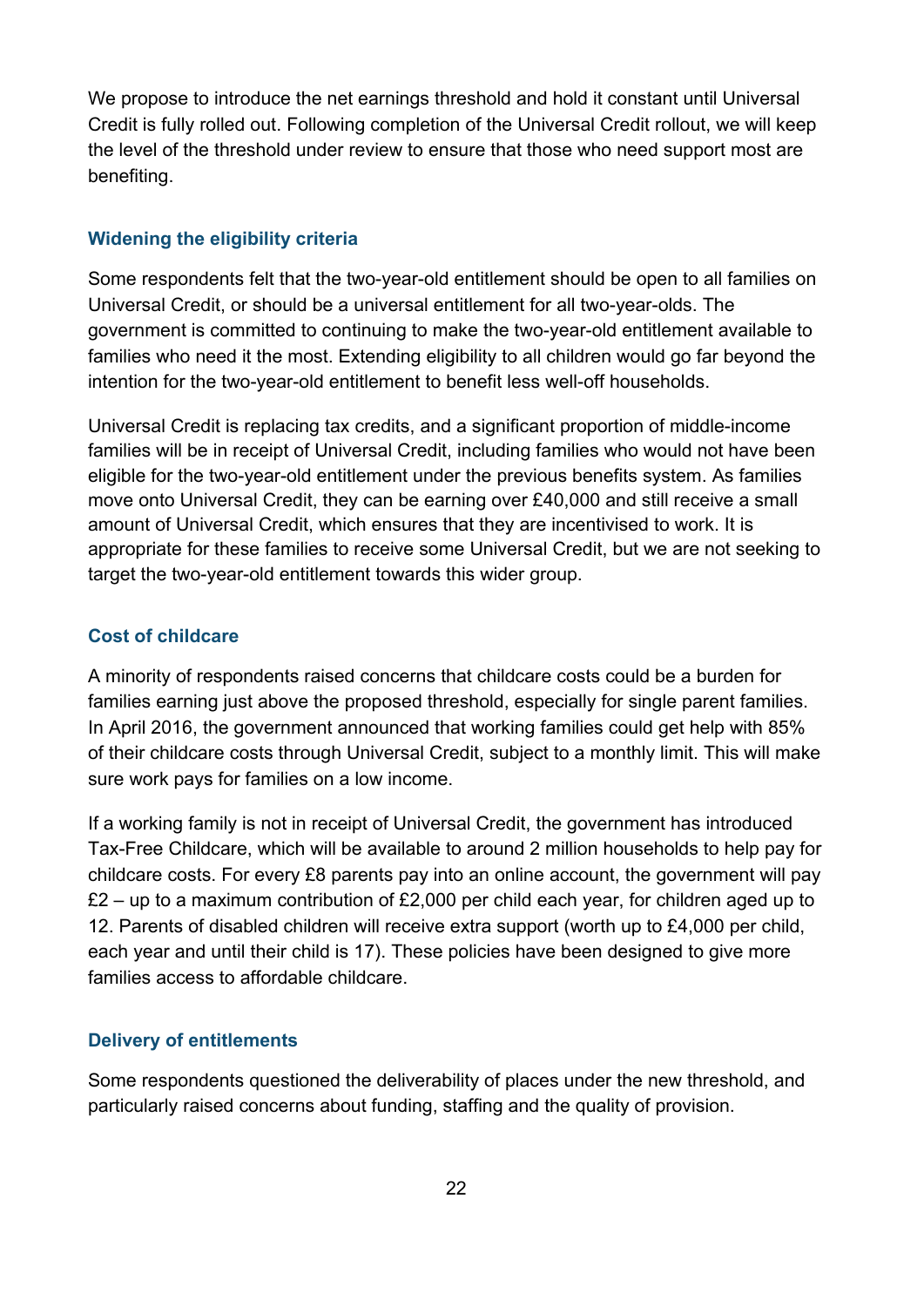We are confident that the funding we are providing for the two-year-old entitlement is sufficient. All local authorities received increases in their two-year-old funding rates in April 2017 and our average hourly funding rate for two-year-olds has increased from £5.09 to £5.39. Local authorities receive funding according to the actual take-up of the free early education entitlement for two-year-olds; therefore, any increase in demand for places from families eligible for the two-year-old entitlement will be met by the government's funding in the usual way. Due to the managed way in which Universal Credit is being rolled out, we do not expect local authorities and providers to see a sudden change in demand for places.

Some respondents were concerned about the potential impact of the other early years entitlements, particularly 30 hours free childcare, on providing places for two-year-olds. The government recently completed two independent evaluations of 30 hours free childcare – one of early implementation and one of early rollout. These found no negative impact of 30 hours on the two-year-old entitlement and the universal entitlement for three and four year olds.<sup>[8](#page-22-0)</sup> We recognise, however, that pressure on places may increase in the spring and summer terms as more children turn three and parental awareness of the offer increases. The department will continue to monitor the impact of 30 hours on the existing entitlements and continue to provide support to local authorities with delivery.

Respondents raised concerns regarding the staffing and quality of two-year-old places offered. All Ofsted-registered early years providers and schools must adhere to the early years foundation stage statutory framework that sets out the standards for learning, development and care of children from birth to five years. Local authorities have a duty to secure free provision for eligible children. The statutory guidance for local authorities states that local authorities should only fund places in providers rated "Requires Improvement" where there is not sufficient, accessible good or outstanding provision in the area.

 $\overline{a}$ 

<span id="page-22-0"></span><sup>8</sup> Evaluation of Early Implementation of 30 hours free childcare:

https://www.gov.uk/government/uploads/system/uploads/attachment\_data/file/628938/Evaluation\_of\_early [implementation\\_of\\_30\\_hours\\_free\\_childcare\\_-\\_Brief.pdf](https://www.gov.uk/government/uploads/system/uploads/attachment_data/file/628938/Evaluation_of_early_implementation_of_30_hours_free_childcare_-_Brief.pdf)

Evaluation of early rollout of 30 hours free childcare: [https://www.gov.uk/government/publications/early](https://www.gov.uk/government/publications/early-rollout-of-30-hours-free-childcare-evaluation)[rollout-of-30-hours-free-childcare-evaluation](https://www.gov.uk/government/publications/early-rollout-of-30-hours-free-childcare-evaluation)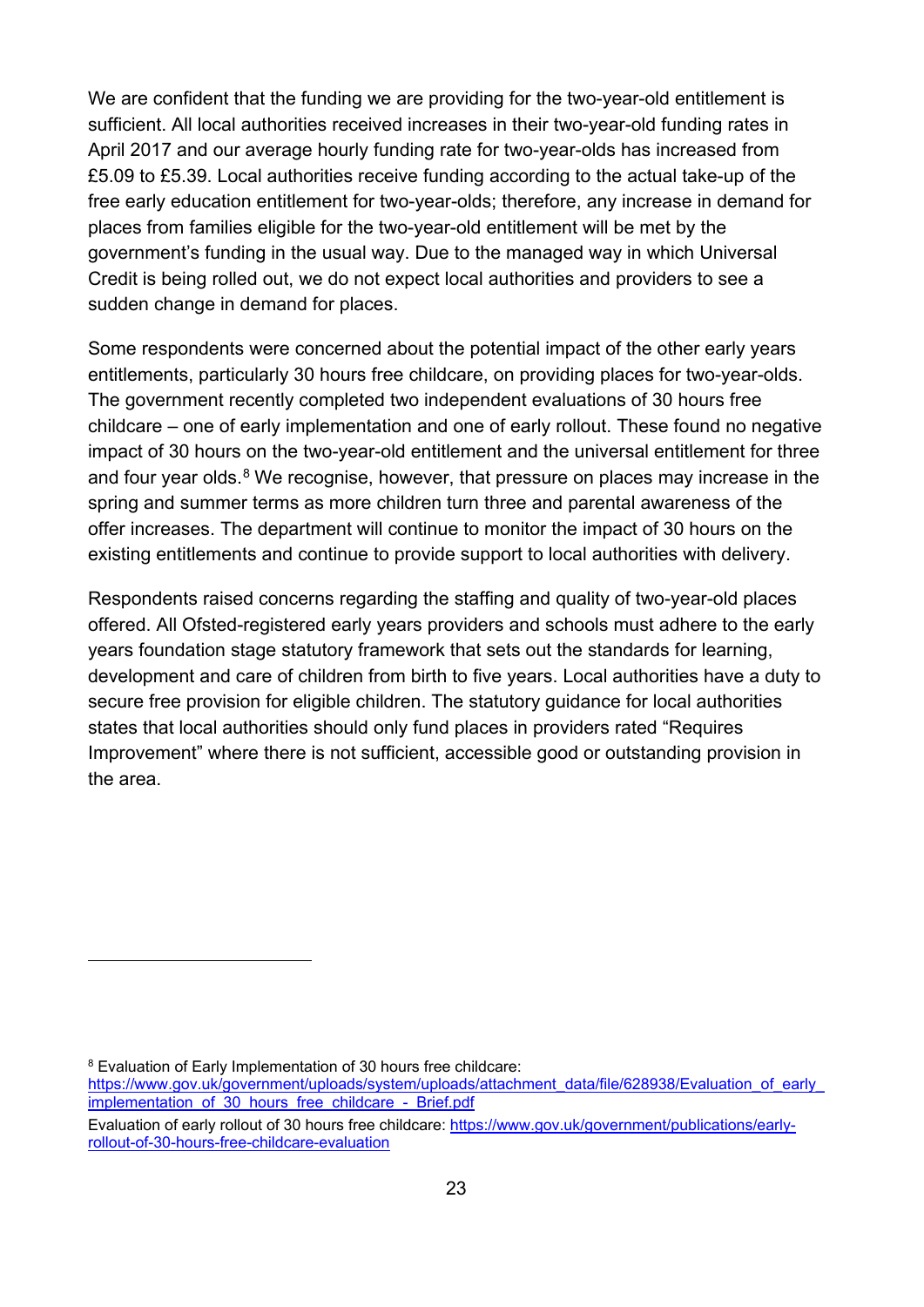#### **Q.2 Do you feel that the proposals in this consultation may adversely affect any children who share one or more of the relevant protected characteristics outlined in the Equality Act 2010?**[9](#page-23-0)

|                     | <b>Number of</b><br>respondents | Percentage |
|---------------------|---------------------------------|------------|
| Yes                 | 34                              | 16%        |
| No                  | 161                             | 77%        |
| <b>Not Answered</b> | 13                              | 6%         |

#### **Summary of responses**

Overall, the vast majority of respondents felt that there would be no adverse effect on children who share one or more of the protected characteristics in the Equality Act 2010. Some respondents felt that they did not know enough about the policy to be able to comment on the impact that the changes would have on children that share one or more protected characteristics.

A small number of respondents felt that the new threshold would affect certain protected characteristics. The most common protected characteristics that were mentioned in relation to potential adverse impacts of the proposals were disability and race, either directly or implied through reference to English being an additional language. A small number of responses were also concerned by funding and saw the current funding situation as discriminatory against certain groups, for example children with SEND, some of whom they considered may not be able to access a place at a provider because of additional costs such as adjustments, training and additional staff costs.

#### **Government response**

 $\overline{a}$ 

The Government welcomes the view of the vast majority of respondents that there would be no adverse impact on groups with protected characteristics from the proposals in the consultation. Our Equality Impact Assessment has been updated to reflect responses to the consultation.

<span id="page-23-0"></span><sup>&</sup>lt;sup>9</sup> Due to rounding percentages do not sum to 100.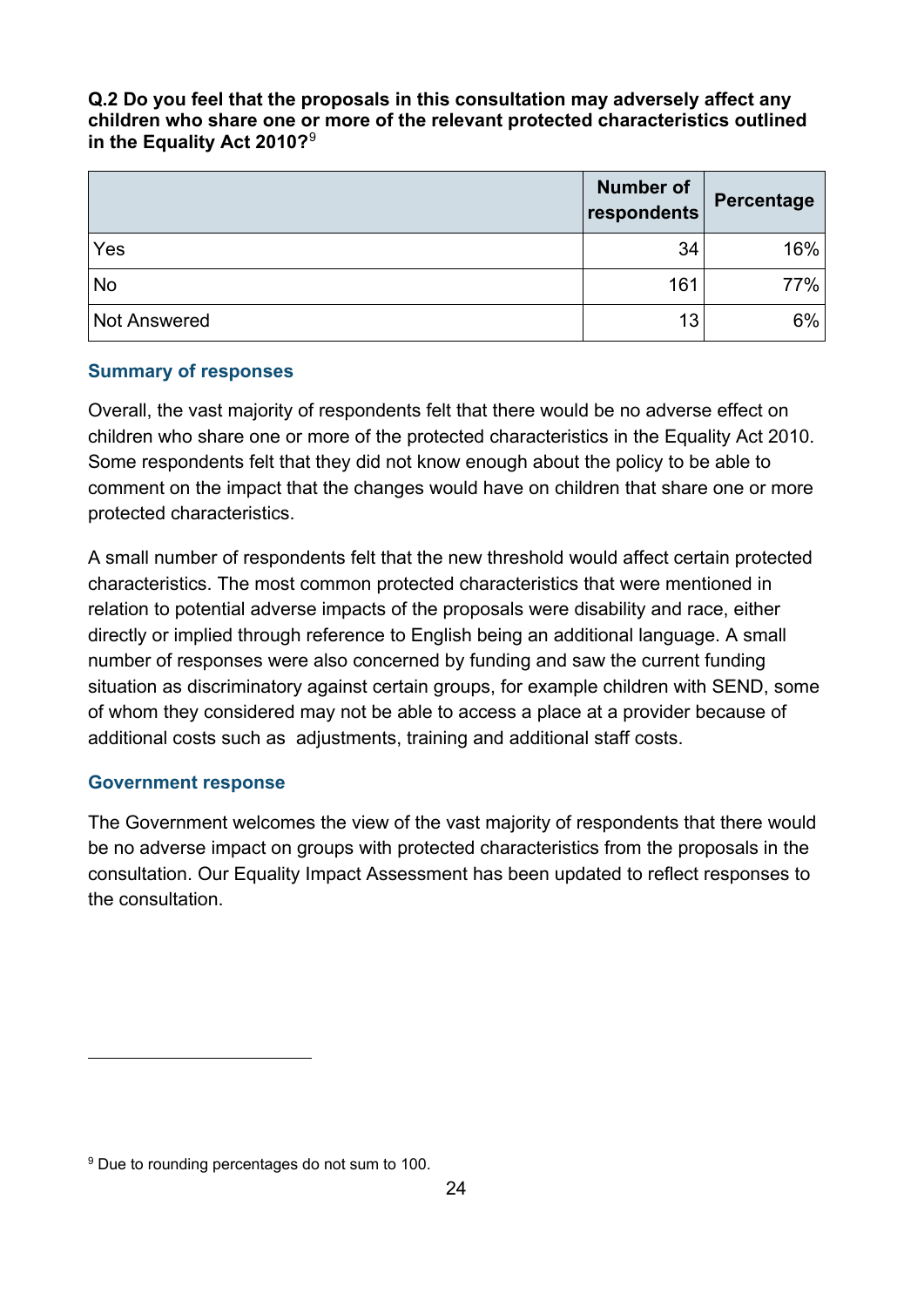# <span id="page-24-0"></span>**Next steps**

#### **Free school meals and early years pupil premium**

We are laying regulations in parliament that will bring the proposed thresholds into force in April 2018 for free school meals and the early years pupil premium. The regulations and commencement orders will also introduce protection arrangements for existing recipients of free school meals, so that no child will lose free school meals during the transitional period because of these changes.

We will provide schools, local authorities, early years settings and further education providers with guidance on the new eligibility criteria. This will support them in implementing the new arrangements and determining what evidence could be accepted to determine eligibility if they are not using our Eligibility Checking System. The guidance will also include information that they can share with families. We will communicate these changes through our newsletters and online services for local partners and will use our online channels to reach families.

#### **Free early education entitlement for two-year-olds**

We intend to lay regulations in parliament that will bring the proposed thresholds into force in April 2018 for the free early education entitlement for two-year-olds.

We will update our current guidance for local authorities with the new eligibility criteria, including information that they can share with providers. We will also update our guidance on using the Eligibility Checking System to support local authorities with checking potentially eligible families.

The Department for Work and Pensions will continue to provide the Department for Education with lists of households who may potentially be eligible for its free early education entitlement for two-year-olds to assist local authorities with their marketing to parents who may be eligible for the offer. Households on Universal Credit Live Service and legacy benefits are currently included on these lists, and households on Universal Credit Full Service will be included on these lists from March 2018.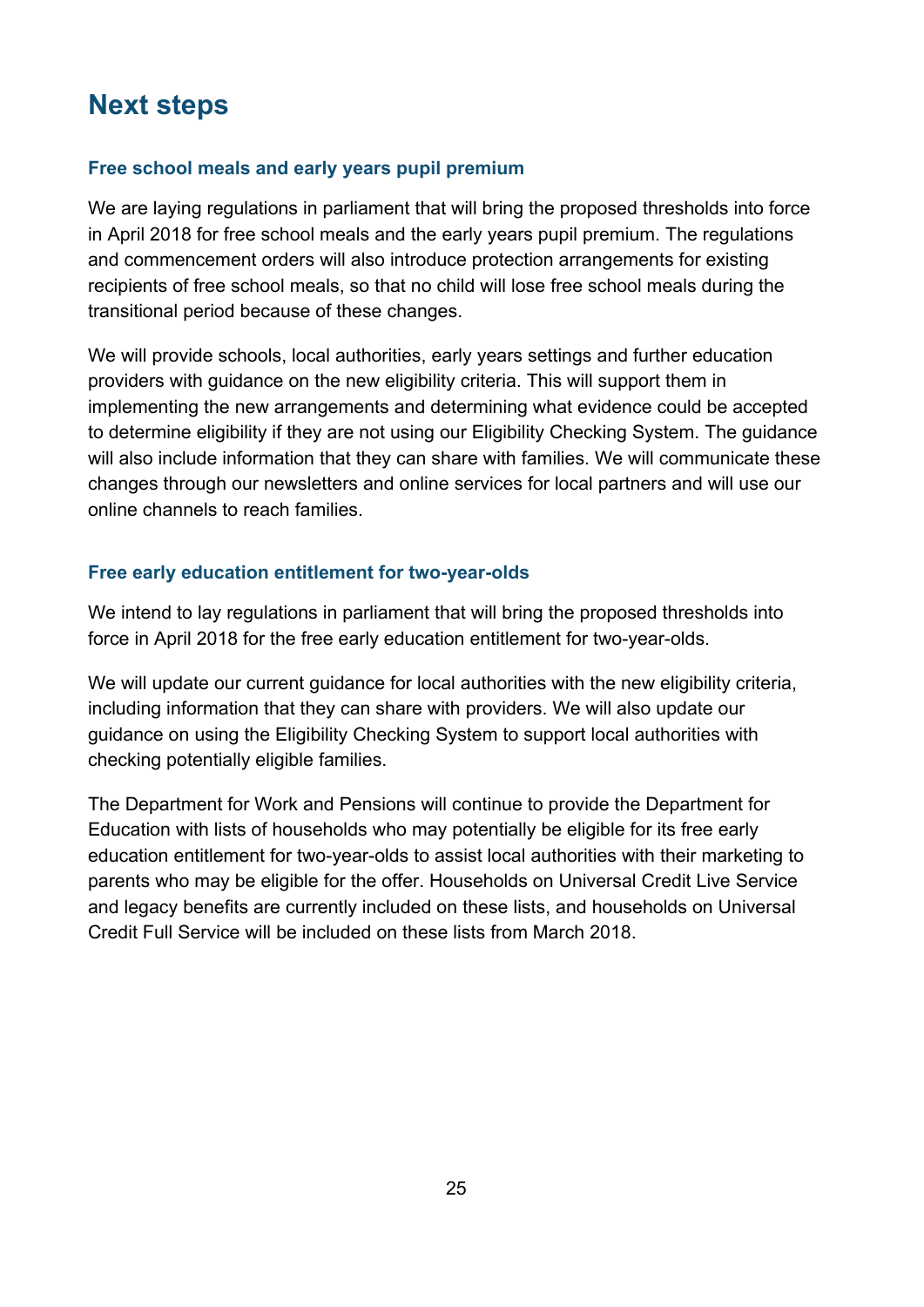# <span id="page-25-0"></span>**Annex 1 – List of organisations that responded to the consultations**

### **Free school meals and early years pupil premium**

- Action for Children
- Alderman Jacobs School
- All Saints
- Anglia Ruskin University
- Ark Day Nursery
- Arnbrook Primary
- ASCL
- Ashbeach Primary School
- Association of Public Service **Excellence**
- Balham Nursery School
- Bede Academy
- Bedworth Heath Nursery **School**
- Bidfood
- Birmingham Child Poverty Forum
- Birmingham City Council
- Blackpool Council
- Bourne Westfield Primary Academy
- Bracebridge Infant and Nursery School
- Bradford Metropolitan District Council
- Bright Futures Educational trust
- Brighton & Hove Food Partnership
- Bristol City Council
- Brookfields School
- Broxbourne East Children's Centre Group
- Bury Council
- Cambridge Road Community Primary and Nursery School
- Cardiff Council
- Cardinal Heenan Catholic High School, Leeds, West Yorkshire
- CATERed Limited
- Catherine Junior School
- Chadwell St Mary Primary
- Chailey School
- Charlton Manor Primary **School**
- Chesterfield High School
- Child Poverty Action Group
- Church of England Mission & Public Affairs Council and Education Office.
- Churchill Academy & Sixth Form
- Citizens Advice Newcastle
- City of Lincoln Council
- Colchester Borough Homes
- Crab Lane CPS
- Cubbington C E Primary **School**
- Cumbria County Council
- Dalmain Primary School
- Devon County Council
- Diocese of Liverpool
- Durham and Newcastle Dioceses
- Earlylearningwithlynn
- East Lindsey District Council
- East Sussex County Council
- Ely St John's Primary School
- Ely St. John's Primary School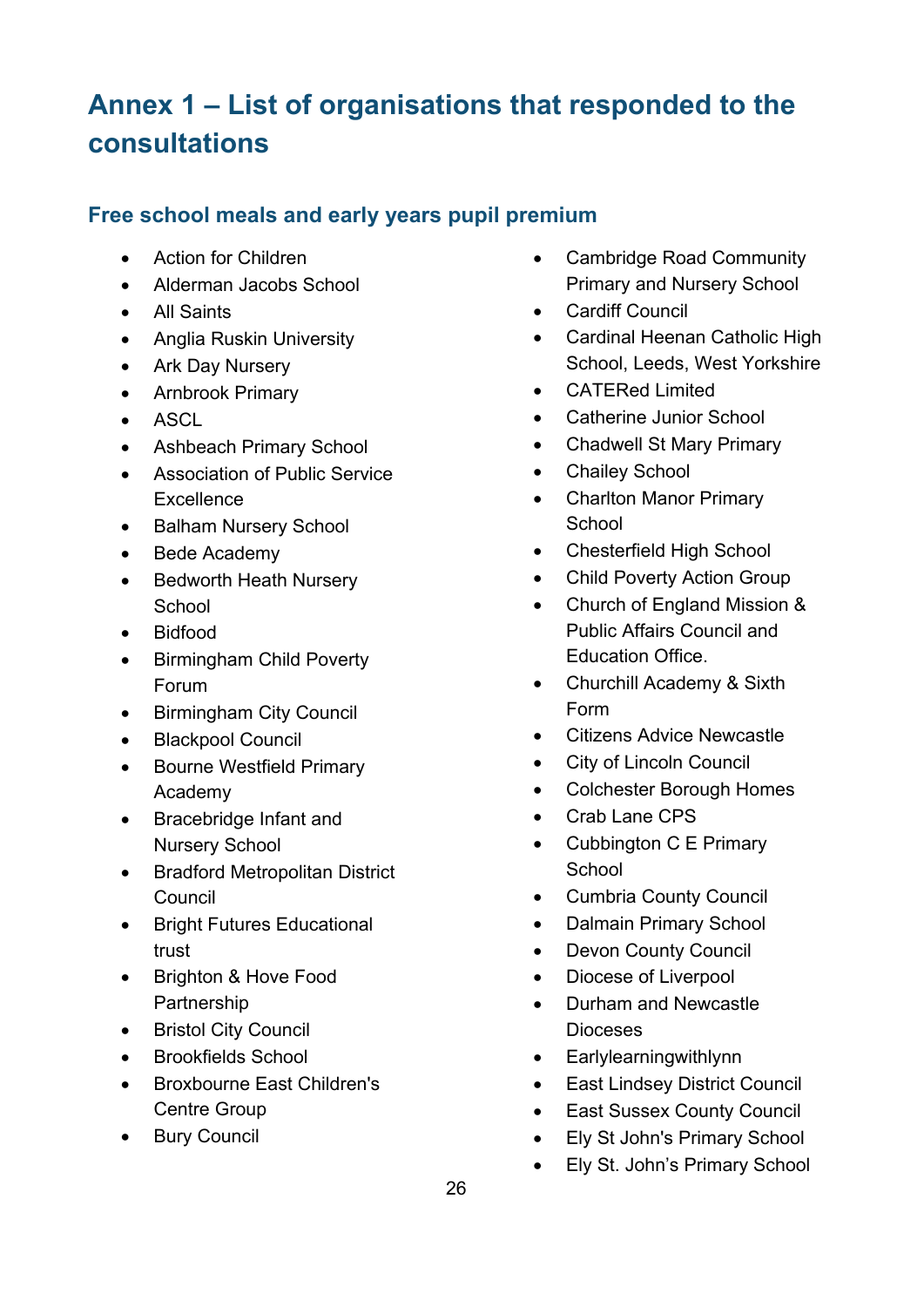- Enfield Council
- EP Collier Primary School
- Fakenham Academy Norfolk
- Falkland Primary School
- Family Action
- Family and Childcare Trust
- FAN
- Federation of Greenways **Schools**
- Feeding Britain
- Feltham Hill Infant and Nursery **School**
- Folksworth C of E Primary
- Food Foundation
- Gateshead Council
- George Spicer Primary School
- Glebelands Primary Academy
- Gloucestershire County Council
- GMB
- Hampshire County Council
- Happy Kids
- HCAT Collingwood Primary
- Heelands School
- Hertfordshire County Council
- High Hazels Nursery & Pre-**School**
- Holy Family Catholic School
- Hull City Council
- Impetus-PEF
- Isle of Ely Primary School
- Kennett Primary School
- Kent County Council
- Kidspiration Ltd
- Kingscliffe Day Nursery
- Kingsmead School
- Knowsley MBC
- Lancashire County Council
- Lancashire Schools Forum
- Lead Association for Catering in Education
- Lead Association of CAtering in education (LACA)
- LEARNERs' Trust
- Leeds City Council
- Leicestershire Council
- Let's Get Cooking at the British Dietetic Association
- Linton Village College
- Little Gonerby Church of England Infant School
- Little Paxton Preschool
- Little Paxton Primary
- Liverpool City Council Revenues and Benefits **Service**
- Liverpool City Region Child Poverty and Life Chances **Commission**
- London Borough of Barking and Dagenham
- London Borough of Enfield
- London Borough of Lewisham
- Luddington and Garthorpe **Primary**
- Manchester city council
- Miles Coverdale Primary **School**
- Morley Victoria Primary School
- Mortimer St Mary's Junior **School**
- Motcombe school
- National Day Nurseries **Association**
- National Education Union
- New Invention Junior School Walsall
- Newcastle City Council
- Newlands Primary School
- Newnham Croft Primary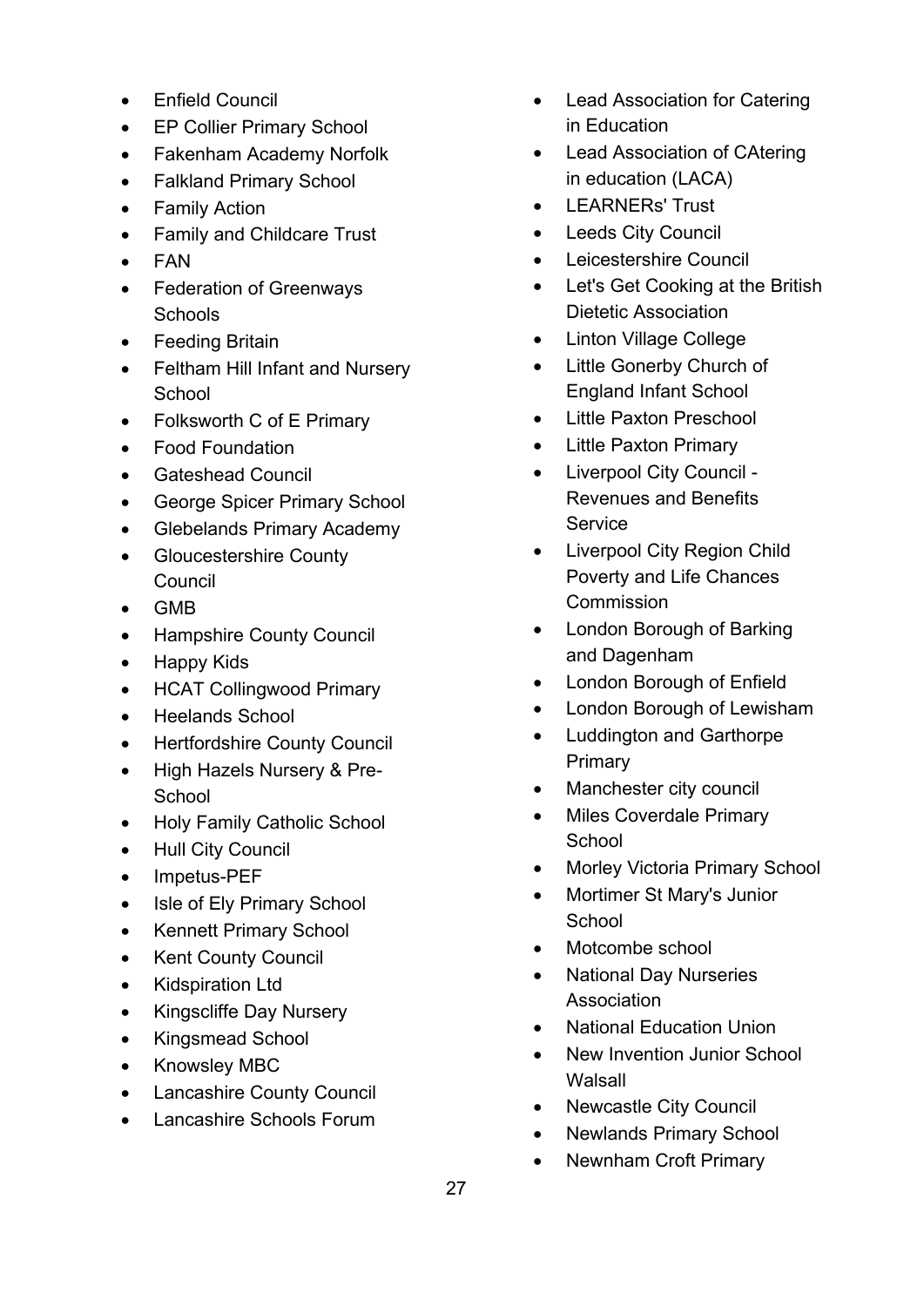- North Cambridge Academy
- North Tyneside Council
- Nottinghamshire County Council
- Oasis Academy Lordshill
- Oasis Academy Mayfield
- Oasis Community Learning
- Oasis Enfield
- Oasis Hadley
- Oldham Council
- Onslow Infant School
- Oxfordshire Schools Forum
- Park Infant School
- Parklee Community Primary **School**
- Peckover Primary School
- Pictor Academy
- Plus Three Nurseries
- Poole Grammar School
- Portsmouth City Council
- Pre-school Learning Alliance
- Priory Park Infant School
- Public Health and Communities Team, Devon County Council
- Purley primary School
- Rixton-with-Glazebrook Pre-School
- Rochdale B council
- Rodmell CEP School
- Rotherfield Primary School
- Round House Primary Academy
- Royal Borough of Greenwich
- Sandford Hill Primary
- School and Nursery Milk Alliance
- School Food Matters
- School Organisation Stakeholder Group
- Sefton Local Authority
- Sheffield Hallam University **Nursery**
- Sheffield NEU
- Sidmouth Primary School
- Sodexo UK and Ireland
- South Glos LA
- South Tyneside Council
- Southfield Academy Trust
- Southwark Council
- St Aidan's R C Primary School
- St Andrews Benn
- St Barnabas Church of England Primary School
- St Catherine's College
- St Chad's Catholic Primary **School**
- St Dennis Primary Academy
- St Ignatius College, Enfield
- St Lawrence CE (VA) Primary with Little Lawrences
- St Mary's C.E. Primary
- St Mary's Catholic School
- St Matthew's CE Primary **School**
- **St Nicholas Primary School**
- St Paul's C of E Primary **School**
- St Peter & St Paul C E Primary **School**
- St Richards Catholic College Bexhill , E Sussex
- Staffordshire County Council
- Steps Community Nursery (High Green)
- Stockton-on-Tees Council
- Stramongate School
- Strawberry Fields Primary
- Suffolk County Council Family Information Service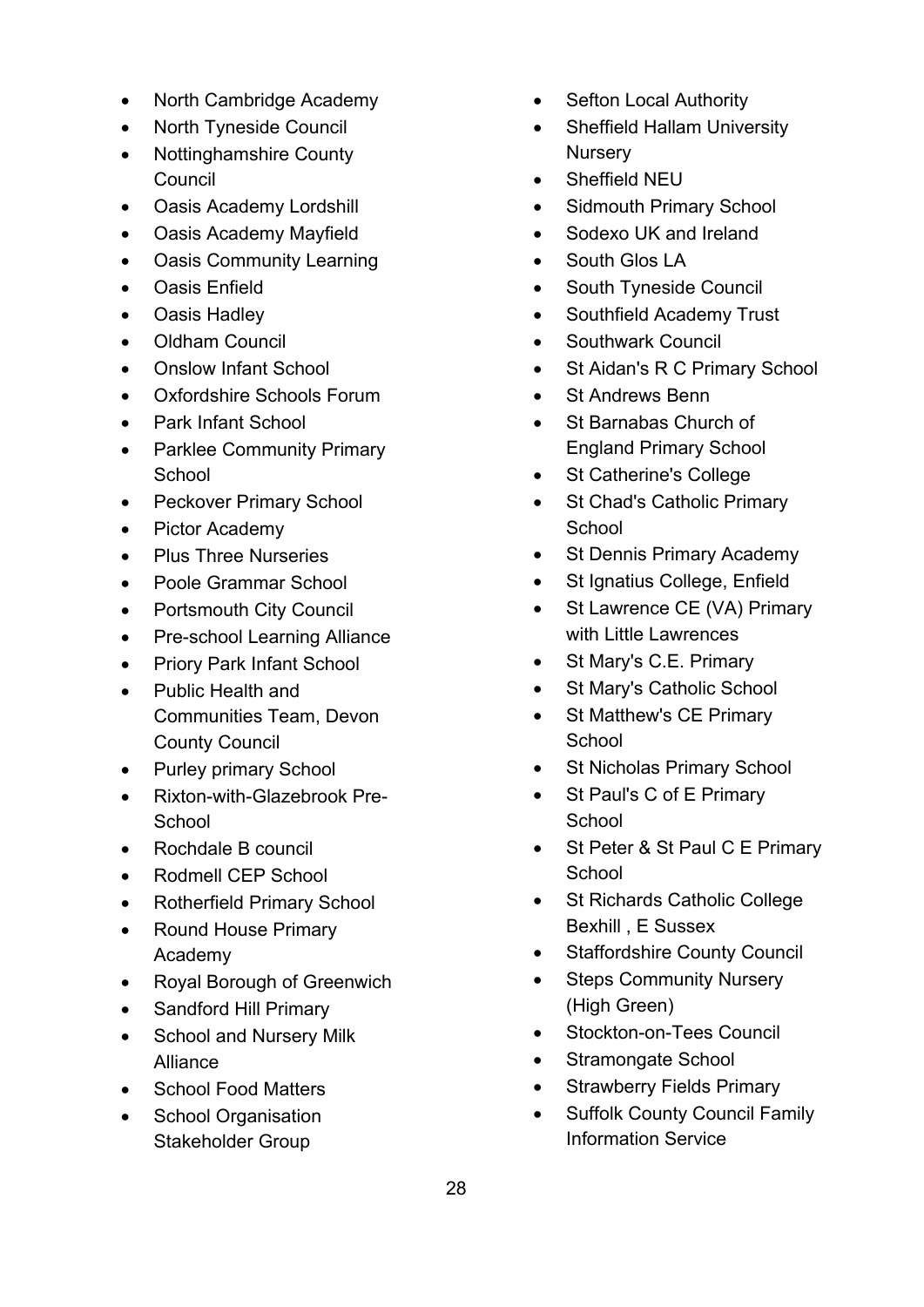- Sustain: The alliance for better food and farming
- Sutton Trust and Education Endowment Foundation
- The Children's Society
- The Downs School
- The Lantern Community **School**
- The London Oratory School
- The Rydal Academy
- Thorns Community Infant **School**
- Throckley Primary School
- Tick Tocks
- Together for Children Sunderland on behalf of Sunderland City Council
- Toner Avenue Primary School
- Trafalgar CI School
- Trumpington Primary school
- Wallands C P School
- Warwickshire County Council
- Washacre primary school
- Washingborough Academy
- Waverley
- Wesfield Community Primary **School**
- West Lea School
- Westfield School
- Westwood Primary School
- Whitehill Community Academy
- Wigan Council
- William Lilley Infant and Nursery School
- Winifred Holtby Academy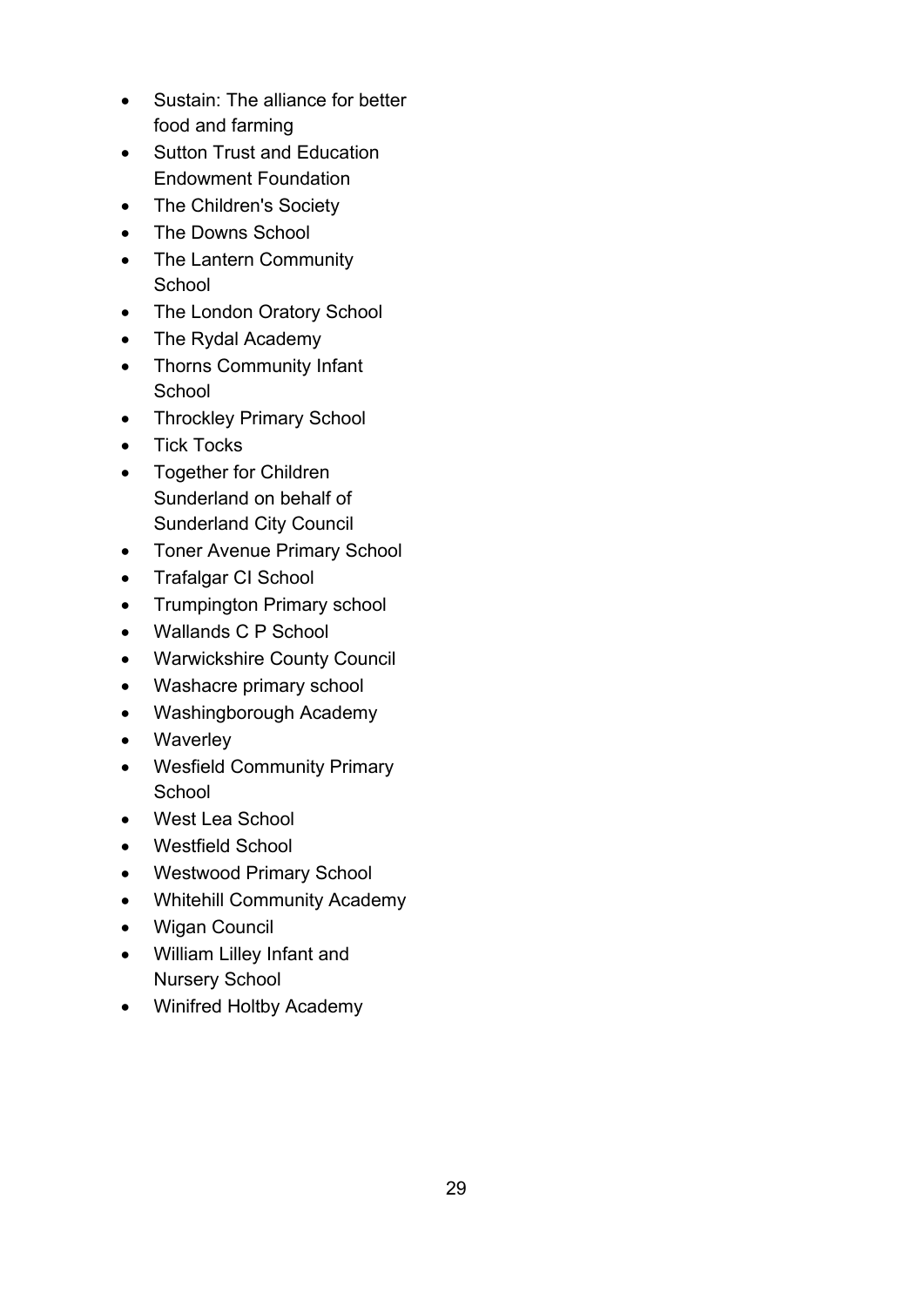### **The free early education entitlement for two-year-olds**

- Acorns Playgroup
- Action for Children
- The Association of London Directors of Children's Services (ALDCS)
- Association of Schools and College Leaders (ASCL)
- Astrea Academy Trust
- Barlow Moor Community Association
- Barnardo's
- Barnsley Metropolitan Borough **Council**
- Blackdown Preschool
- Blackpool Council
- Bordesley Green East Nursery School and Children's Centre
- Bradford Council
- Brambly Hedge Day Nursery LTD
- Brighton & Hove City Council
- Buddies
- Bury Council
- Busy Bees
- Butterflies Day Nursery
- Cambridgeshire County Council
- Castle Mead School & Nursery
- Catherine House Day Nursery **Schools**
- Central Bedfordshire Council
- Central Greenwich Children's Centres Ltd
- Child Poverty Action Group
- Childcare Provider
- Coten End preschool
- Cuddles Day Nursery Ltd
- Daisy Chain Pre school
- Derbyshire County Council
- Devon County Council
- Doncaster Metropolitan Borough **Council**
- Earlham Nursery School
- Elmdon Day Nursery
- Family and Childcare Trust
- Federation of Crigglestone and The Castle Nursery Schools
- First School
- Flying High Nursery School
- Folkestone Primary Kindergarten
- Fordley Primary School
- Frogmore Montessori Nursery **School**
- Gloucestershire County Council
- Greater London Authority
- Halton Borough Council
- Happy Hours Pre School
- Happy Kids
- Harewood Nursery School
- Hawthorn Park Community Primary School
- HCAT Bellfield Primary School
- High Hazels Nursery & Pre-school
- Hillshott School
- Holy Family Playgroup
- Hook Pre-School
- ITT institution
- Kiddiwinks pre-school
- Kids Around The Clock
- kidswatch
- Kinderland Day Nursery Ltd
- Kingston upon Hull City Council
- Learning Ladder Childcare
- Leeds City Council
- Leicestershire County Council
- Little Explorers Childminding
- Little Saplings Childcare Centres
- Lizy's
- Local Government Association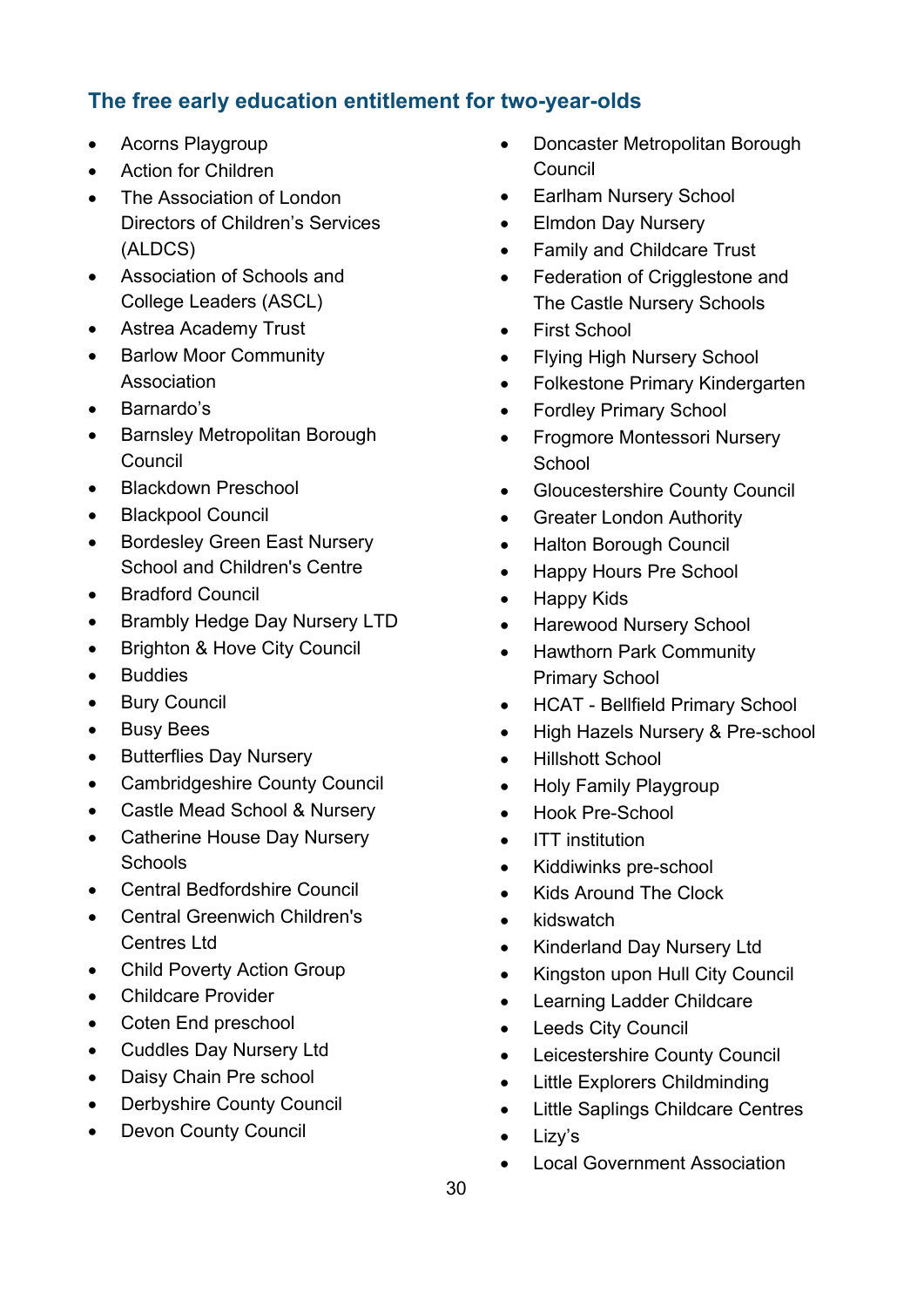- Locking stumps pre-school
- London Borough of Bromley
- London Borough of Hackney
- London Borough of Hounslow
- London Borough of Newham
- London Borough of Tower Hamlets
- London Borough of Waltham Forest
- **London Councils**
- Manchester Metropolitan university
- Meadowlands Pre-School
- Meadowside CP & Nursery School
- Mickle Trafford Preschool
- Middlesex University
- Morehall Pre-School
- NASUWT
- National Day Nurseries Association
- NCFE
- Next Step Nursery
- Norfolk County Council
- [North East London NHS](http://www.nelft.nhs.uk/)  [Foundation Trust](http://www.nelft.nhs.uk/)
- North Somerset Family Information **Service**
- Nottinghamshire County Council
- Oakey dokey childcare
- Oxfordshire School Organisation Stakeholder Group
- Pavilion Playschool
- Peterborough City Council
- Plymouth City Council
- Premier Nurseries
- Putnoe Woods Preschool
- RCCG, Liberty Christian Connections-Liberty Preschool
- Roberttown Community Centre Pre-school
- Romford United Reformed Church Playgroup
- Sandwell Metropolitan Borough **Council**
- Sense Biodetection
- Severn View Primary Academy
- Shiremoor Primary School
- Shropshire Council
- Sir Edmund Hillary Primary School
- Somerset County Council
- Southampton City Council
- Southend on Sea Borough Council
- St Joseph's Pre-school Playgroup
- St Mary's Nurseries
- St Mary's Nursery Hexham
- St. Gabriel's Playgroup
- Staffordshire County Council
- Stampers Preschool, Stamfordham, Newcastle
- Stockton-on-Tees Council
- TCCL
- The Ace Group
- The Beeches Pre School
- The Crescent Pre School Day **Nursery**
- Thornbury Play & Learn Nursery
- Thurrock Council
- Toad Hall Pre-School
- Training Depot Day Nursery
- Trinity Preschool
- Valentines Nursery
- Victoria Park Nursery School & Family Hub
- Warwickshire Local Authority
- West Smethwick Enterprise
- Westerham Day Nursery
- Wigan Local Authority
- Wiltshire Council
- Woodfield Nursery
- Worcestershire County Council
- WPS Children's Centre CIC
- Young Explorers childcare